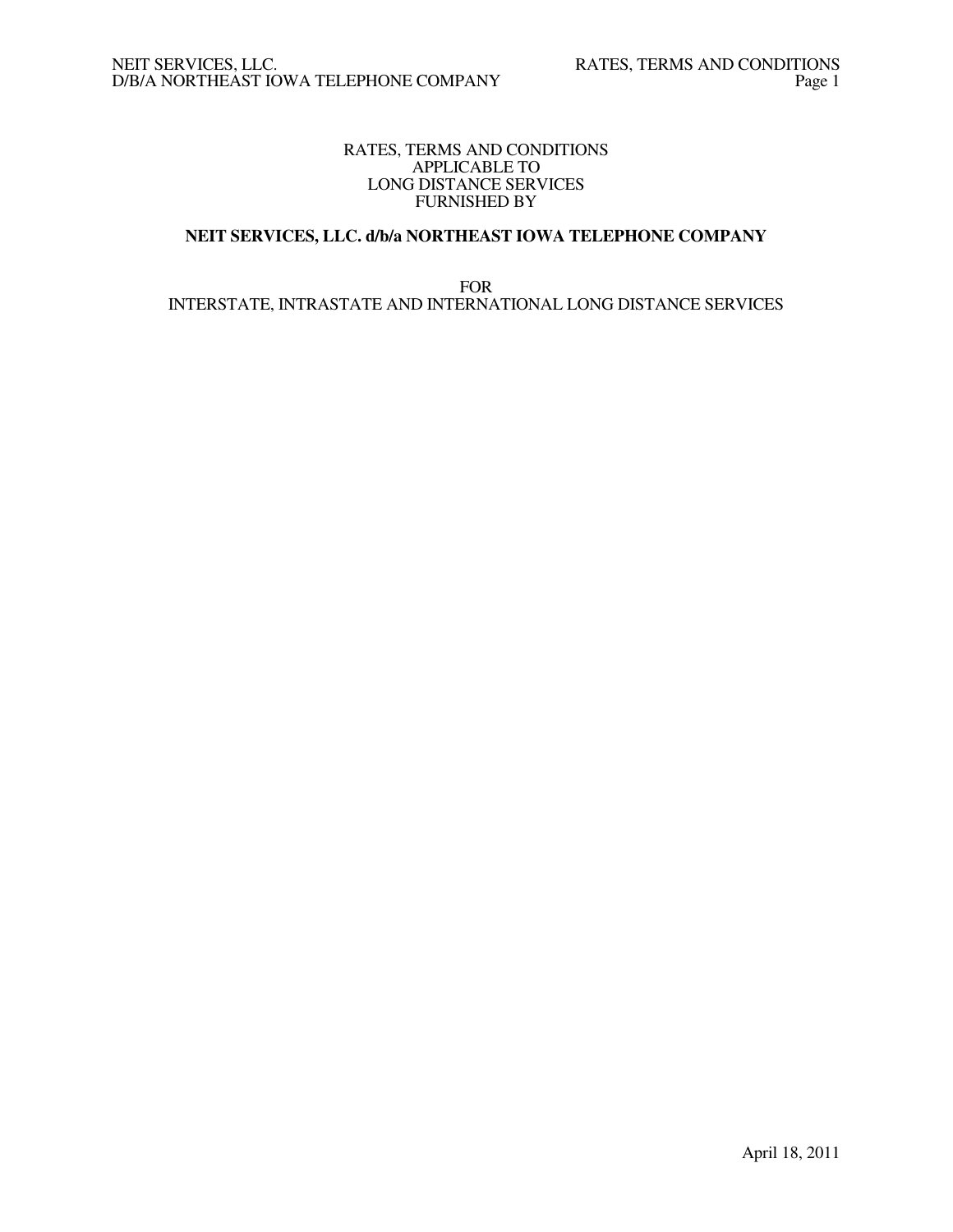# **TABLE OF CONTENTS**

## Page No.

| <b>Section 1:</b> |        |                                                                 |  |
|-------------------|--------|-----------------------------------------------------------------|--|
| 1.1               |        |                                                                 |  |
| 1.2               |        |                                                                 |  |
| <b>Section 2:</b> |        | Terms and Conditions - Interstate, Intrastate and International |  |
| 2.1               |        |                                                                 |  |
|                   | 2.1(a) |                                                                 |  |
|                   |        |                                                                 |  |
| 2.2               |        |                                                                 |  |
| 2.3               |        |                                                                 |  |
| 2.4               |        |                                                                 |  |
| 2.5               |        |                                                                 |  |
| 2.6               |        |                                                                 |  |
|                   | 2.6(a) |                                                                 |  |
|                   | 2.6(b) |                                                                 |  |
|                   | 2.6(c) |                                                                 |  |
|                   | 2.6(d) |                                                                 |  |
|                   | 2.6(e) |                                                                 |  |
|                   | 2.6(f) |                                                                 |  |
|                   | 2.6(g) |                                                                 |  |
| 2.7               |        |                                                                 |  |
| 2.8               |        |                                                                 |  |
| 2.9               |        |                                                                 |  |
|                   | 2.9(a) |                                                                 |  |
|                   | 2.9(b) |                                                                 |  |
|                   | 2.9(c) |                                                                 |  |
|                   | 2.9(d) |                                                                 |  |
|                   | 2.9(e) |                                                                 |  |
|                   | 2.9(f) |                                                                 |  |
|                   | 2.9(g) |                                                                 |  |
|                   | 2.9(h) |                                                                 |  |
|                   | 2.9(i) |                                                                 |  |
|                   | 2.9(j) |                                                                 |  |
|                   | 2.9(k) |                                                                 |  |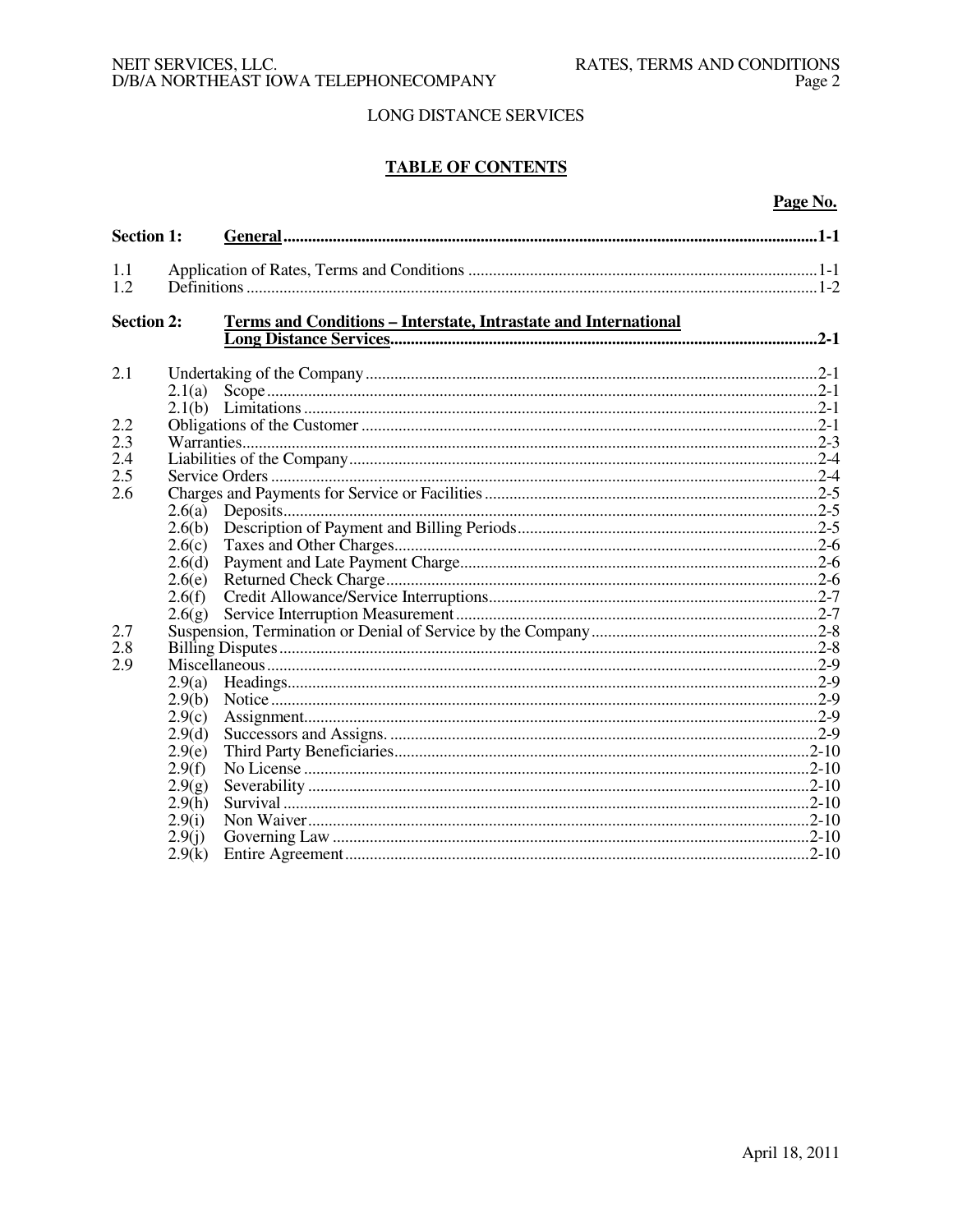# **TABLE OF CONTENTS (Cont'd)**

| <b>Section 3:</b> |        | <b>General Classification and Description of the Company's Service -</b> |  |
|-------------------|--------|--------------------------------------------------------------------------|--|
|                   |        | <b>Interstate, Intrastate and International Long Distance</b>            |  |
|                   |        |                                                                          |  |
| 3.1               |        |                                                                          |  |
| 3.2               |        |                                                                          |  |
|                   | 3.2(a) |                                                                          |  |
|                   | 3.2(b) |                                                                          |  |
| 3.3               |        |                                                                          |  |
| 3.4               |        |                                                                          |  |
|                   | 3.4(a) |                                                                          |  |
|                   | 3.4(b) |                                                                          |  |
|                   |        |                                                                          |  |
| 3.5               |        |                                                                          |  |
| 3.6               |        |                                                                          |  |
| 3.7               |        |                                                                          |  |
| 3.8               |        |                                                                          |  |
| 3.9               |        |                                                                          |  |
| <b>Section 4:</b> |        |                                                                          |  |
|                   |        |                                                                          |  |
| 4.1               |        |                                                                          |  |
| 4.2               |        |                                                                          |  |
| 4.3               |        |                                                                          |  |
| 4.4               |        |                                                                          |  |
| <b>Section 5:</b> |        |                                                                          |  |
|                   |        |                                                                          |  |
| 5.1               |        |                                                                          |  |
|                   | 5.1(a) |                                                                          |  |
|                   | 5.1(b) |                                                                          |  |
|                   | 5.1(c) |                                                                          |  |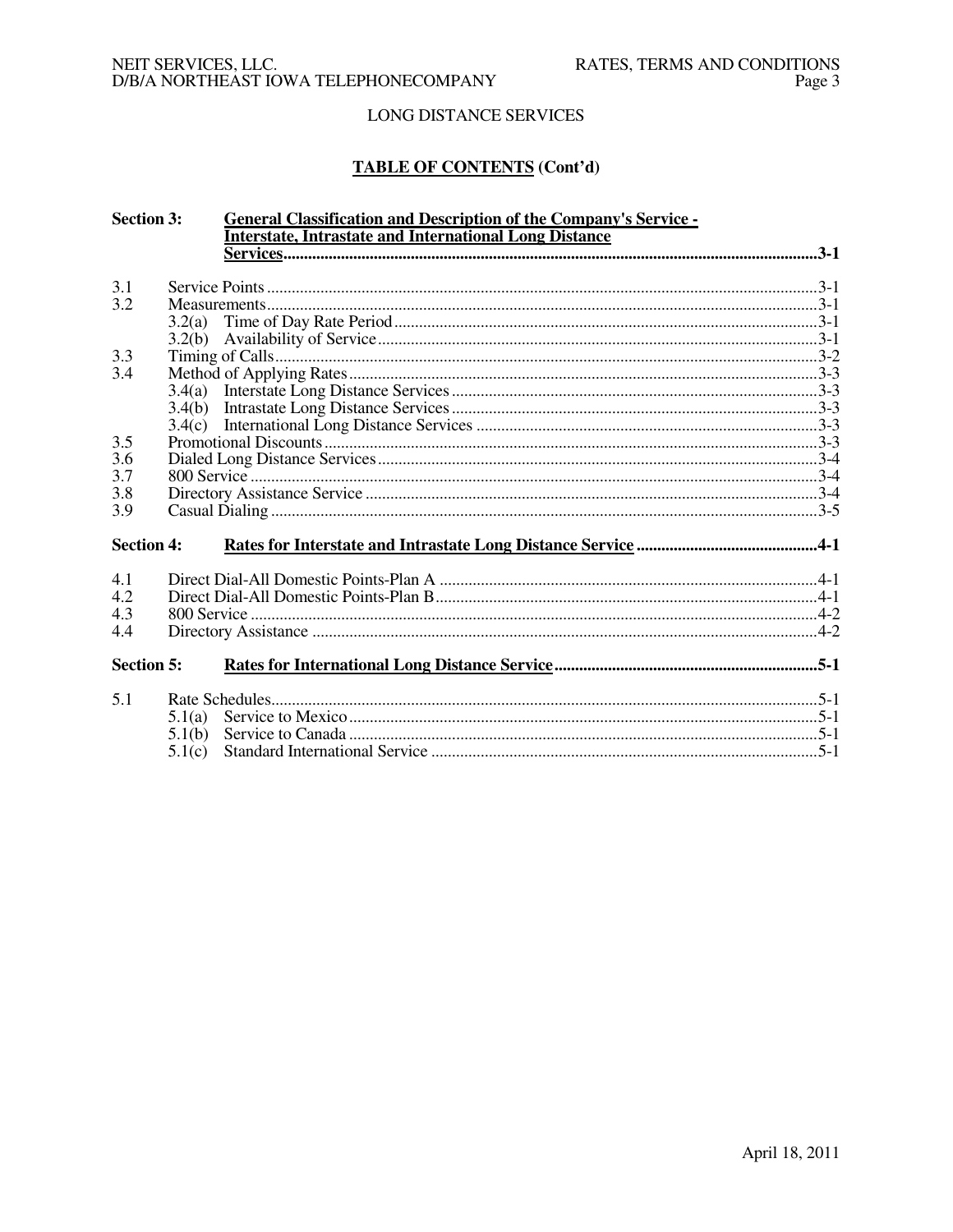#### **1. General**

- 1.1 Application of Rates, Terms and Conditions
	- (a) The rates, terms and conditions contained within this document, NEIT Services Long Distance Service Agreement ("Agreement") are applicable to the provision of Interstate Long Distance Service, Intrastate Long Distance Service and International Long Distance Service, (hereinafter collectively or individually referred to as "Service(s)"), by NEIT Services, LLC., d/b/a Northeast Iowa Telephone Company ("Company"), as specified herein. Service is furnished subject to the availability of facilities and subject to transmission, atmospheric and like conditions.
	- (b) By accepting Service from the Company, the Customer accepts this Agreement and its rates, terms and conditions as a binding agreement between the Customer and the Company.
	- (c) A copy of the Agreement is available at www.neitel.com, by calling NEIT's business office at 563-539-2122 or by writing to NEIT, 800 S. Main Street, Monona, IA, 52159.
	- (d) The Company may change the Agreement from time to time. Changes in rates, terms and conditions of this Agreement will be posted on the Company's web site at www.neitel.com. The Company will notify Customers of changes to the Agreement at least twenty-five (25) days prior to the effective date for the changes. Use of the company's Services, facilities and equipment after the twenty-five (25) day notice period shall be construed as Customer's consent to the changed rates, terms and conditions of the Agreement.
	- (e) The provision of such Service by the Company as set forth in this Agreement does not constitute a joint undertaking with the Customer for the furnishing of any Service.
	- (f) Intrastate Long Distance Service provided under this Agreement is limited to calls originating and terminating within the state of Iowa.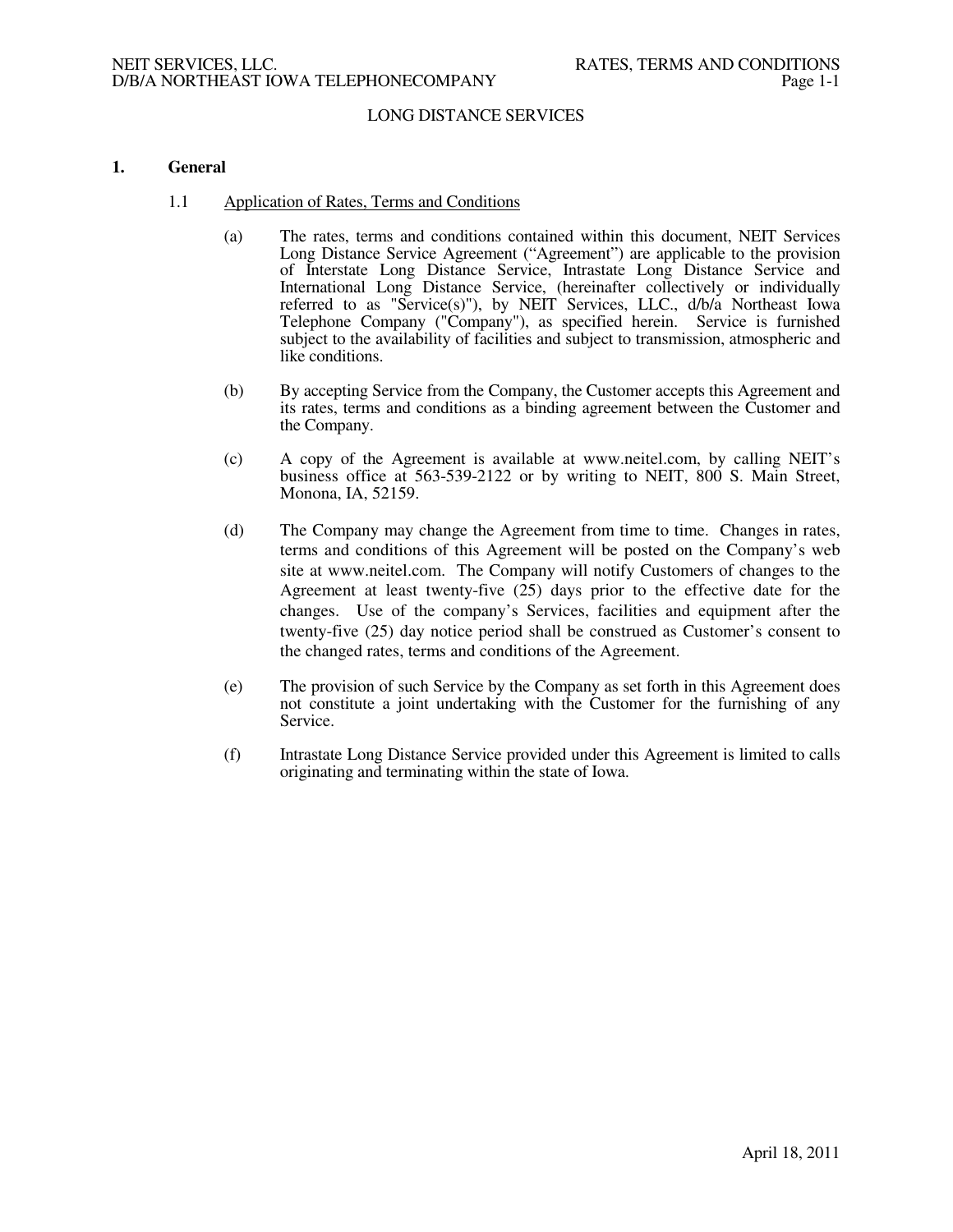### **1. General (Cont'd)**

#### 1.2 Definitions

Certain terms used throughout this Agreement are defined as follows:

#### Access Code

A sequence of numbers that, when dialed, connect the caller to the Provider associated with that sequence.

#### Application for Service

A standard order form which includes all pertinent billing, technical, and other descriptive information which will enable the Company to provide the Service as required.

#### Calling Card Service

Calling Card Service is a Long Distance Service provided by the Company through use of a Company-issued calling card to make Interstate Long Distance, Intrastate Long Distance and International Long Distance calling card calls through the use of a specific "1-800" toll free telephone number provided by the Company for access to the calling card service.

#### Company

NEIT Services, LLC. d/b/a Northeast Iowa Telephone Company, unless the context indicates otherwise.

#### Customer

Any individual (including said individual's spouse, if married at the time the service, facilities or equipment are provided), partnership, association, trust, corporation, cooperative or governmental agency or other entity which utilizes the Services provided by the Company. A Customer, as set forth herein, is responsible for the payment of charges and for compliance with all applicable terms of this Agreement.

#### Customer Dialed Calling Card Call

A Calling Card Call which is dialed by the Customer and may or may not require intervention by an attended operator position to complete.

#### Customer Provided Equipment

Terminal Equipment or facilities provided by persons other than the Company and connected to the Company's Services and/or facilities.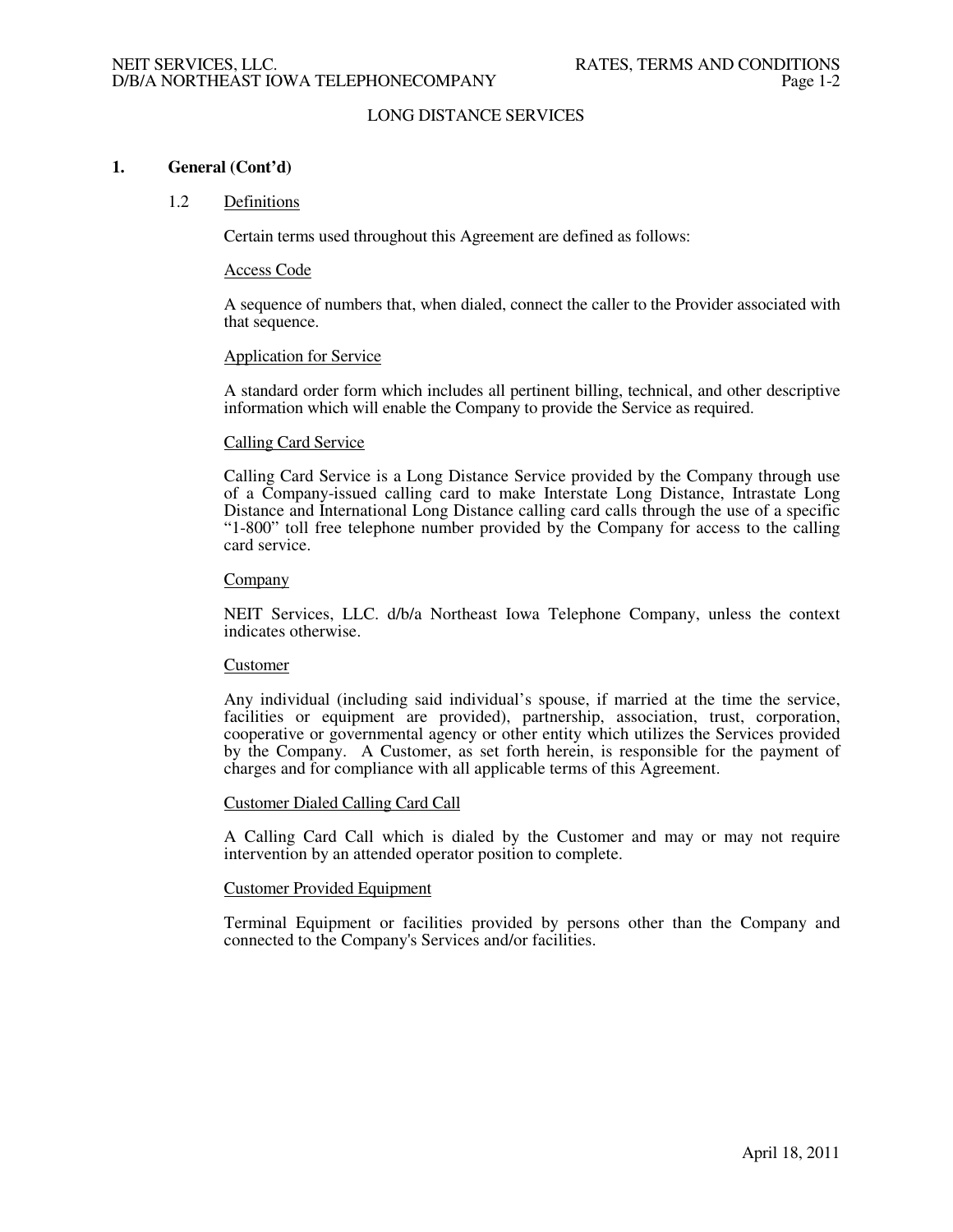### **1. General (Cont'd)**

#### 1.2 Definitions (Cont'd)

#### Customer's Agents

Any person who uses the Services, facilities or equipment provided by Company to Customer whether said use is authorized by Customer or not.

#### Domestic

Domestic points include all fifty (50) states and all U.S. territories and possessions as defined in the Communications Act of 1934, and as amended by the Telecommunications Act of 1996, and as further defined by the Federal Communications Commission in their orders.

#### Equal Access

Has the meaning given that term in Appendix B of the Modification of Final Judgment entered August 24, 1982, in United States v. Western Electric, Civil Action No. 82-0192 (United States District Court, District of Columbia), as amended by the Court in its orders issued prior to October 17, 1990.

## **FCC**

The Federal Communications Commission.

## International Long Distance Service

International Long Distance Service is a Long Distance Service involving a telephone call originating in one country and terminating in another country.

#### Interstate Long Distance Service

Interstate Long Distance Service is a Long Distance Service involving a telephone call originating in one state and terminating in another state (also referred to as a "state-tostate" call). The term "state" for purposes of Interstate Long Distance Service includes all Domestic points including all fifty (50) states and U.S. territories and possessions.

#### Intrastate Long Distance Service

Intrastate Long Distance Service is a Long Distance Service involving a telephone call originating and terminating in Wisconsin (also referred to as an "in-state" call).

#### Local Exchange Carrier (LEC)

A telephone company which furnishes local exchange services.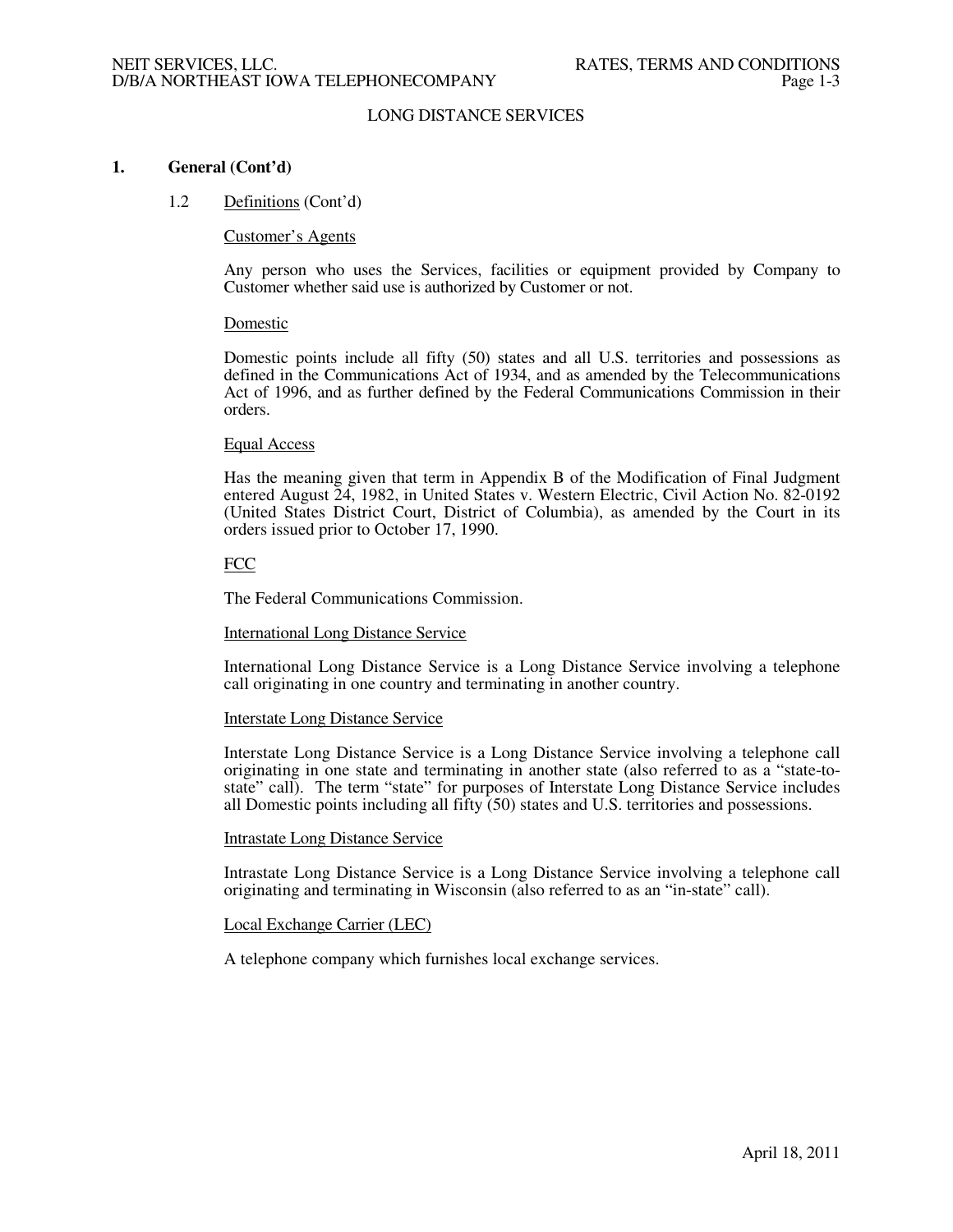## **1. General (Cont'd)**

#### 1.2 Definitions (Cont'd)

#### Long Distance Service (LDS)

The term "Long Distance Service" denotes the furnishing of station-to-station direct dial interstate, intrastate and international switched network services to the Customer for the completion of long distance voice and dial up low speed data transmissions over voice grade channel from the Company's Points of Presence to domestic points and international points and Calling Card Services made with the use of a Company issued Calling Card.

#### **Service**

The offerings of the Company comprising Interstate Long Distance Service, Intrastate Long Distance Service and International Long Distance Service.

#### Telecommunications

The transmission of voice communications or, subject to the transmission capabilities of the service, the transmission of data, facsimile, signaling, metering, or any other form of intelligence.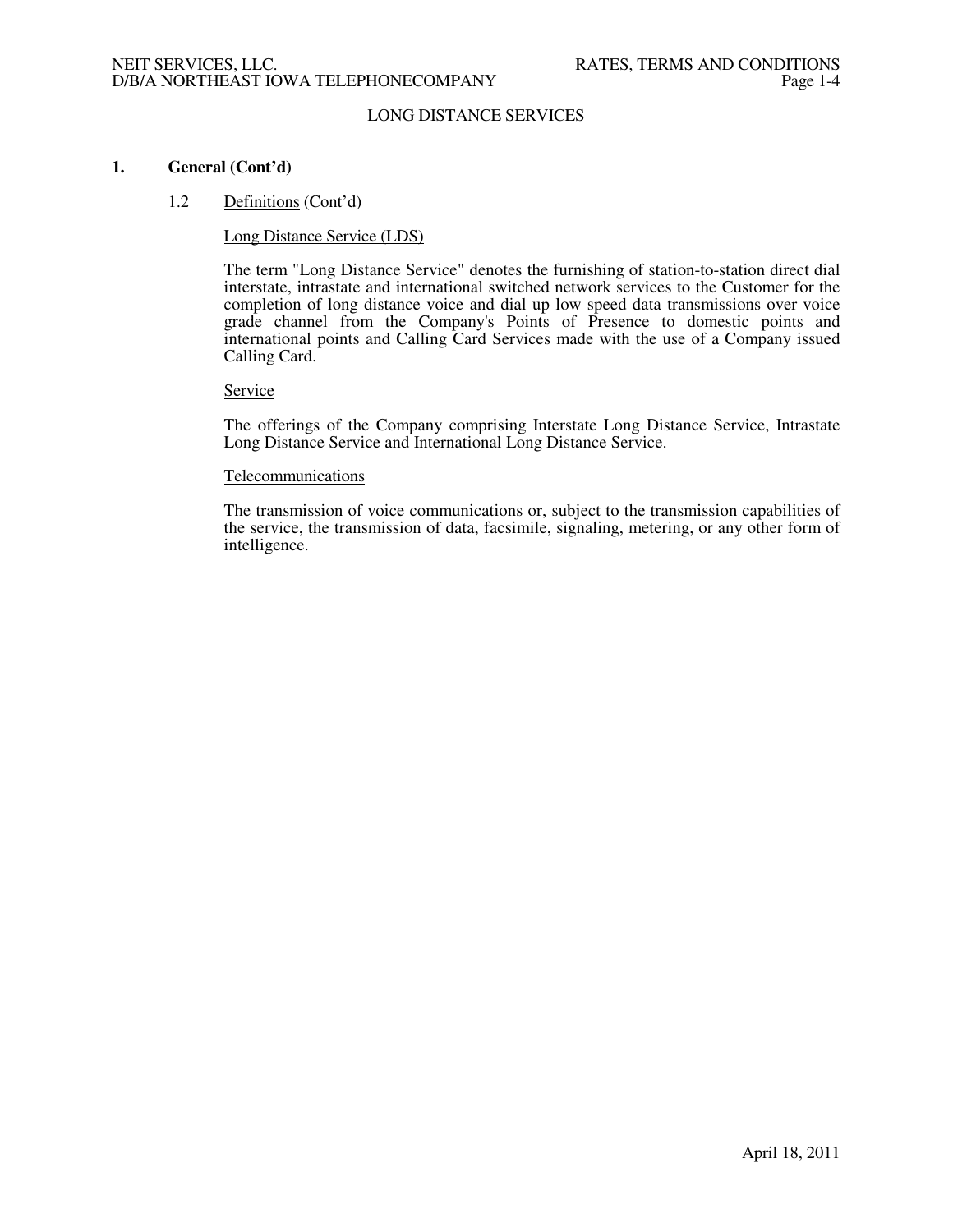### **2. Terms and Conditions – Interstate, Intrastate and International Long Distance Services**

- 2.1 Undertaking of the Company
	- (a) Scope

 The Company is a carrier providing Interstate Long Distance Service, Intrastate Long Distance Service and International Long Distance Service to Customers for their direct transmission of voice, data and other types of Telecommunications within the United States, between points in the United States and international points, as described in this Agreement. Intrastate Long Distance Services are limited to originating and terminating points within the state of Iowa.

#### (b) Limitations

- (i) The Services provided pursuant to this Agreement are offered subject to the availability of facilities and the other provisions of this Agreement.
- (ii) The Company does not undertake to transmit communications or messages, but rather furnishes Services, facilities and equipment for such transmissions by the Customer.
- (iii) The Company retains the right to suspend, terminate or deny Service to any Customer which fails to comply with the rates, terms and conditions of this Agreement, or other applicable rules, regulations or laws.

#### 2.2 Obligations of the Customer

- (a) The Customer is responsible for the payment of all charges for any and all Services, facilities and equipment provided by the Company to the Customer or Customer's Agents.
- (b) Subject to availability, the Customer may use specific codes to identify the users groups on its account and to allocate the cost of its Service accordingly. The numerical composition of such codes shall be set forth by the Company to assure compatibility with the Company's accounting and automation systems and to avoid duplication of such specific codes.
- (c) The Company reserves the right to discontinue the use of any code provided to the Customer and to substitute another code for such Customer's use.
- (d) Nothing contained herein, or in any other provision of this Agreement, or in any marketing materials issued by the Company shall give any Customer or person any ownership interest or proprietary right in any particular code issued by Company; provided, however, that a Customer that continues to subscribe to Company's Services will be provided a replacement code in the event such Customer's initial code is canceled.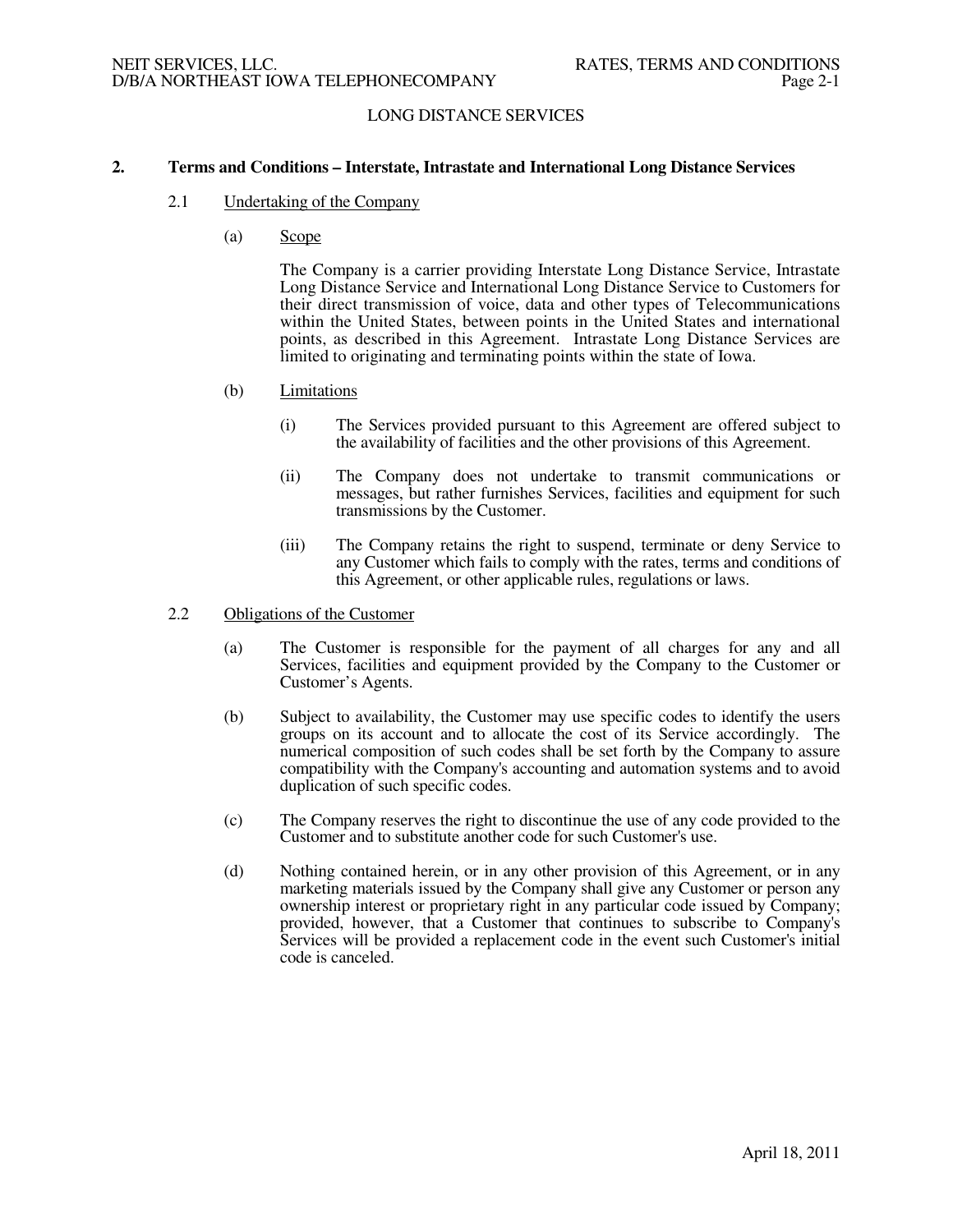### **2. Terms and Conditions – Interstate, Intrastate and International Long Distance Services (Cont'd)**

- 2.2 Obligations of the Customer (Cont'd)
	- (e) Customer shall defend, indemnify and save harmless the Company from and against all loss, liability, damage and expense, including reasonable counsel fees, caused by the intentional or negligent acts or omissions of Customer or Customer's Agents, Customer's or Customer's Agents' use of the Services or facilities provided by Company, or in connection with any material transmitted by the Customer or Customer's Agents using the Company's Services, facilities or equipment, including but not limited to claims for libel, slander, invasion of privacy or infringement of copyright or trademark.
	- (f) Customer shall defend, indemnify and save harmless the Company from the payment of all charges for services ordered by the Customer from a LEC or other entity for long distance services and/or facilities and equipment connecting the Customer and the Company.
	- (g) In the event a suit is brought by the Company, or an attorney is retained by the Company to collect any bill or enforce the terms of this Agreement against a Customer, that Customer shall be responsible for payment of all reasonable attorneys' fees, court costs, costs of investigation and any and all other related costs and expenses incurred by the Company in connection therewith.
	- (h) Customer understands that Services, facilities and equipment are furnished subject to the condition that Customer and Customer's Agents will use the Services, facilities and equipment lawfully and in the manner in which the Services, facilities and equipment were intended to be used.
	- (i) The Customer understands that the Services, facilities and equipment are furnished subject to the condition that there will be no abuse, fraudulent and/or illegal use thereof. Such activity includes, but is not limited to:
		- (i) Using the Services, facilities or equipment for any purpose which is in violation of any law, administrative rule or regulation.
		- (ii) Obtaining or attempting to obtain Services, facilities or equipment through any scheme, false representation and/or use of any fraudulent means or devices whatsoever with the intent to avoid payment, in whole or in part, of charges for Services, facilities or equipment or assisting any other person or firm in such regard.
		- (iii) Attempting to, or actually obtaining, accessing, altering, or interfering with the communications and/or information by rearranging, tampering with or making any connection with any facilities and/or equipment of the Company or assisting any other person or firm in such regard.
		- (iv) Using the Services, facilities or equipment in a manner that interferes unreasonably with the use of Services, facilities or equipment by one or more other Customers.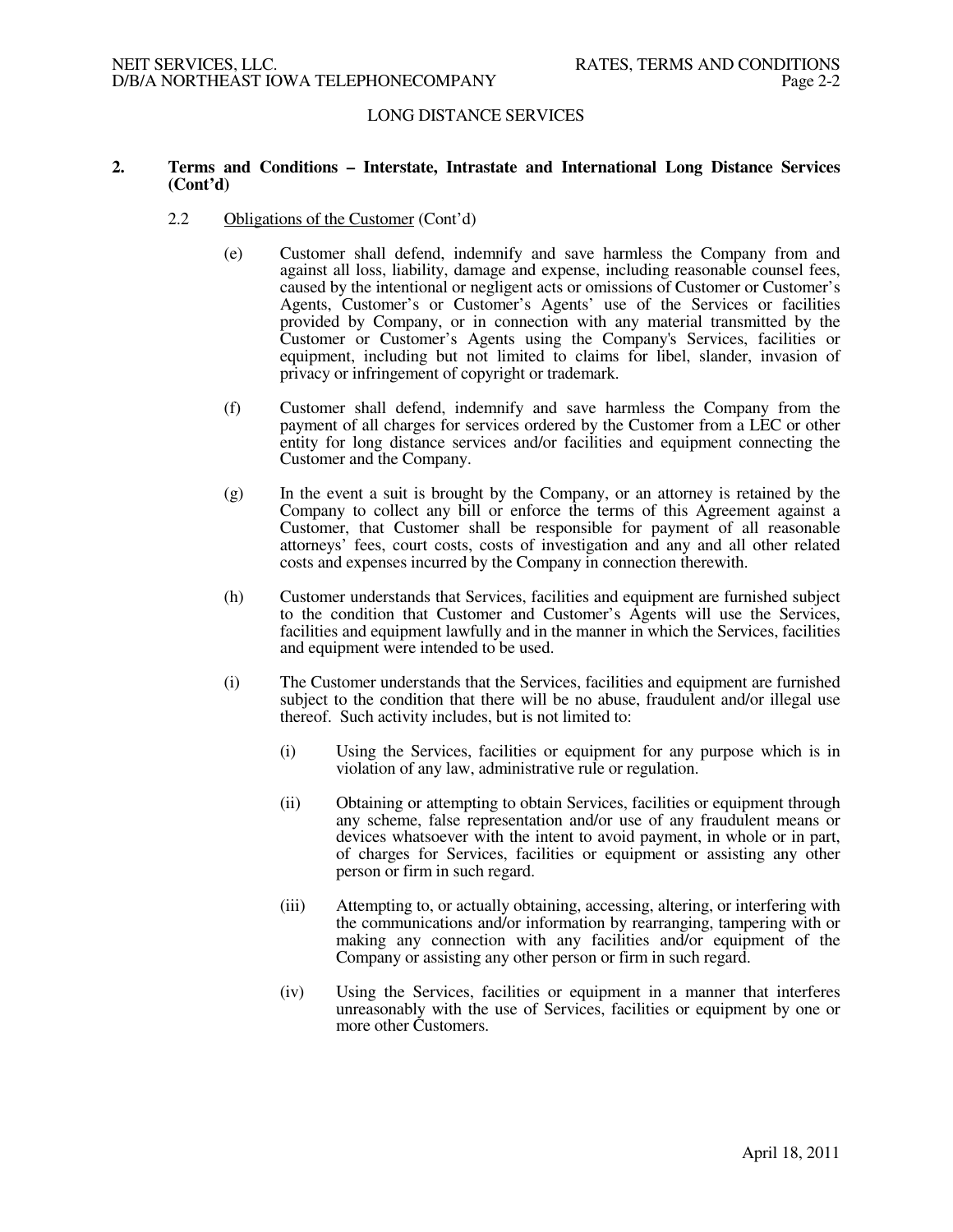## **2. Terms and Conditions – Interstate, Intrastate and International Long Distance Services (Cont'd)**

- 2.2 Obligations of the Customer (Cont'd)
	- (v) Using the Services, facilities or equipment to convey information deemed to be obscene, salacious, or prurient, to impersonate another person with fraudulent or malicious intent, to call another person or persons so frequently, at such times, or in such a manner as to annoy, abuse, or harass, or to convey information of a nature or in a manner that renders such conveyance unlawful.
	- (j) Customer shall reimburse the Company for all damages to the Company's facilities and equipment caused by any negligence or willful act(s) or omission(s) on the part of the Customer or Customer's Agents.
	- (k) The Customer, not the Company, shall be responsible for compliance with FCC Rules, 47 C.F.R. Part 68, and for all maintenance of such equipment and/or facilities.

#### 2.3 **WARRANTIES**

 **COMPANY MAKES NO WARRANTIES, EXPRESSED OR IMPLIED, AND SPECIFICALLY DISCLAIMS ANY WARRANTY OF MERCHANTABILITY, FARTICULAR PURSPOSE, INFRINGEMENT OR ANY WARRANTY ARISING BY USAGE OR TRADE, COURSE OF DEALING OR COURSE OF PERFORMANCE. FACILITIES AND EQUIPMENT PROVIDED BY COMPANY IN CONJUNCTION WITH A SERVICE ARE PROVIDED ON AN "AS IS" BASIS.**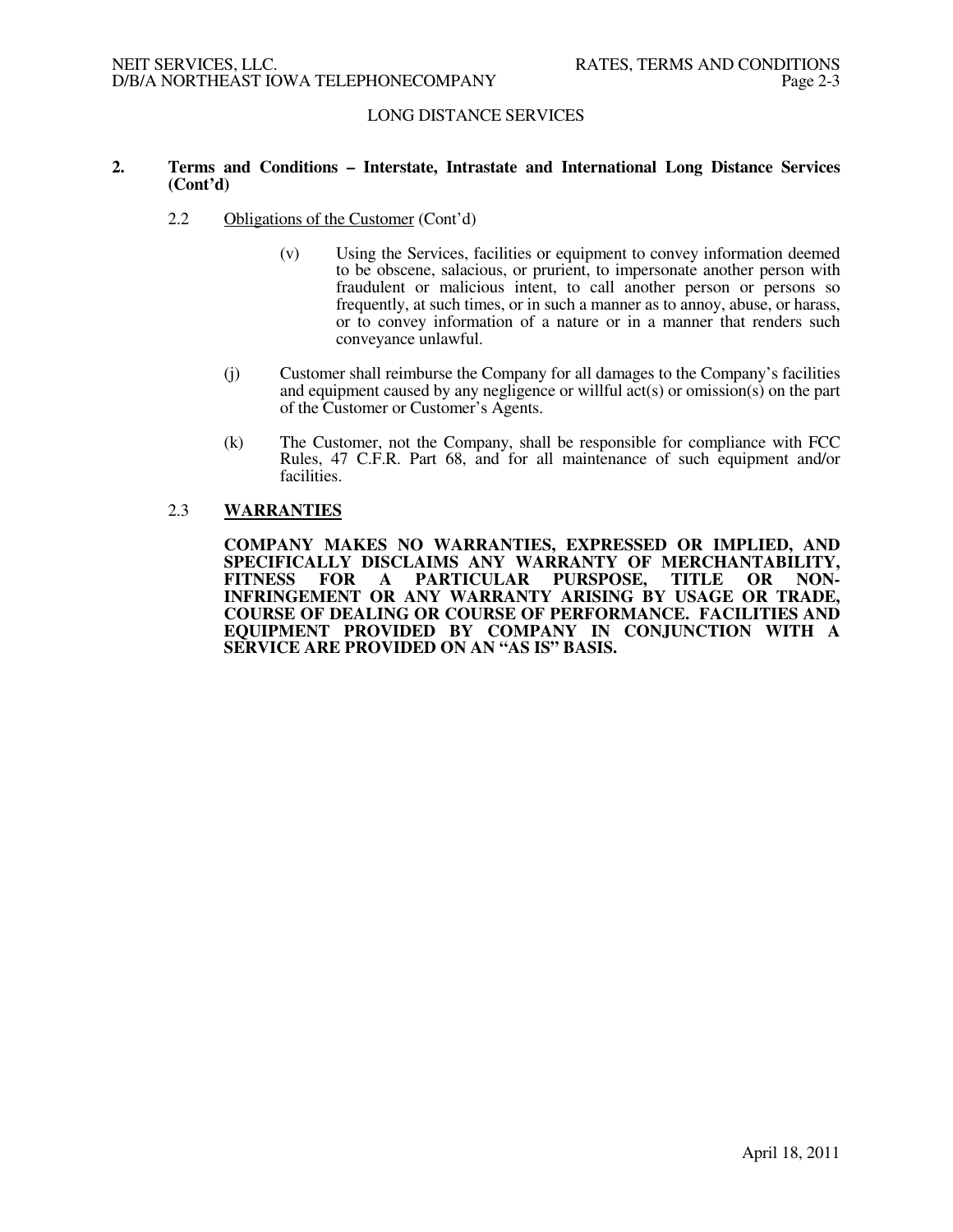## **2. Terms and Conditions – Interstate, Intrastate and International Long Distance Services (Cont'd)**

### 2.4 Liabilities of the Company

Except as stated in this Section 2.3, the Company shall have no liability for damages of any kind arising out of or related to events, acts, rights or privileges contemplated in this Agreement.

Company will not be liable under any circumstances for any indirect, incidental or consequential damages, including, but not limited to lost profits, even if the Company has been advised of the possibility of such damages.

The liability of the Company for damages resulting in whole or in part from or arising in connection with the furnishing of Services, facilities or equipment under this Agreement including, but not limited to, mistakes, omissions, interruptions, delays, errors or other defects or misrepresentations shall not exceed an amount equal to the charges under this Agreement applicable to the specific call (or portion thereof) that was affected. No other liability shall attach to the Company.

The Company shall not be liable for any failure of performance hereunder due to causes beyond its control, including, but not limited to: (a) acts of God, fires, flood or other catastrophes; (b) any law, order, regulation, directive, action or request of the United States Government, or any other government, including state and local governments having jurisdiction over the Company, or of any department, agency, bureau, corporation or other instrumentality of any one or more of said governments, or of any civil or military authority; or (c) national emergencies, insurrections, riots, wars or other labor difficulties.

The Company shall not be liable for any act(s) or omission(s) of any other entity furnishing services, facilities or equipment, used by a Customer or Customer's Agents, with the Company's Services, facilities or equipment. In addition, the Company shall not be liable for any damages or losses due to the failure or negligence of any Customer or Customer's Agent or due to the failure of Customer provided Services, facilities or equipment.

### 2.5 Service Orders

The Customer must place an Application for Service with the Company to initiate, cancel or change the Services provided pursuant to this Agreement. Applications for Services may be either in writing or orally and provide, at a minimum, the following information:

Customer's name(s), telephone number(s) and address(es). In the case of a corporation partnership, Limited Liability Company or other entity, a designated officer or agent with authority to bind the entity shall be named as the contact person for such corporation or partnership.

Name(s), address(es) and telephone number(s) of person(s) to whom notices from the Company to the Customer shall be addressed, if different from above.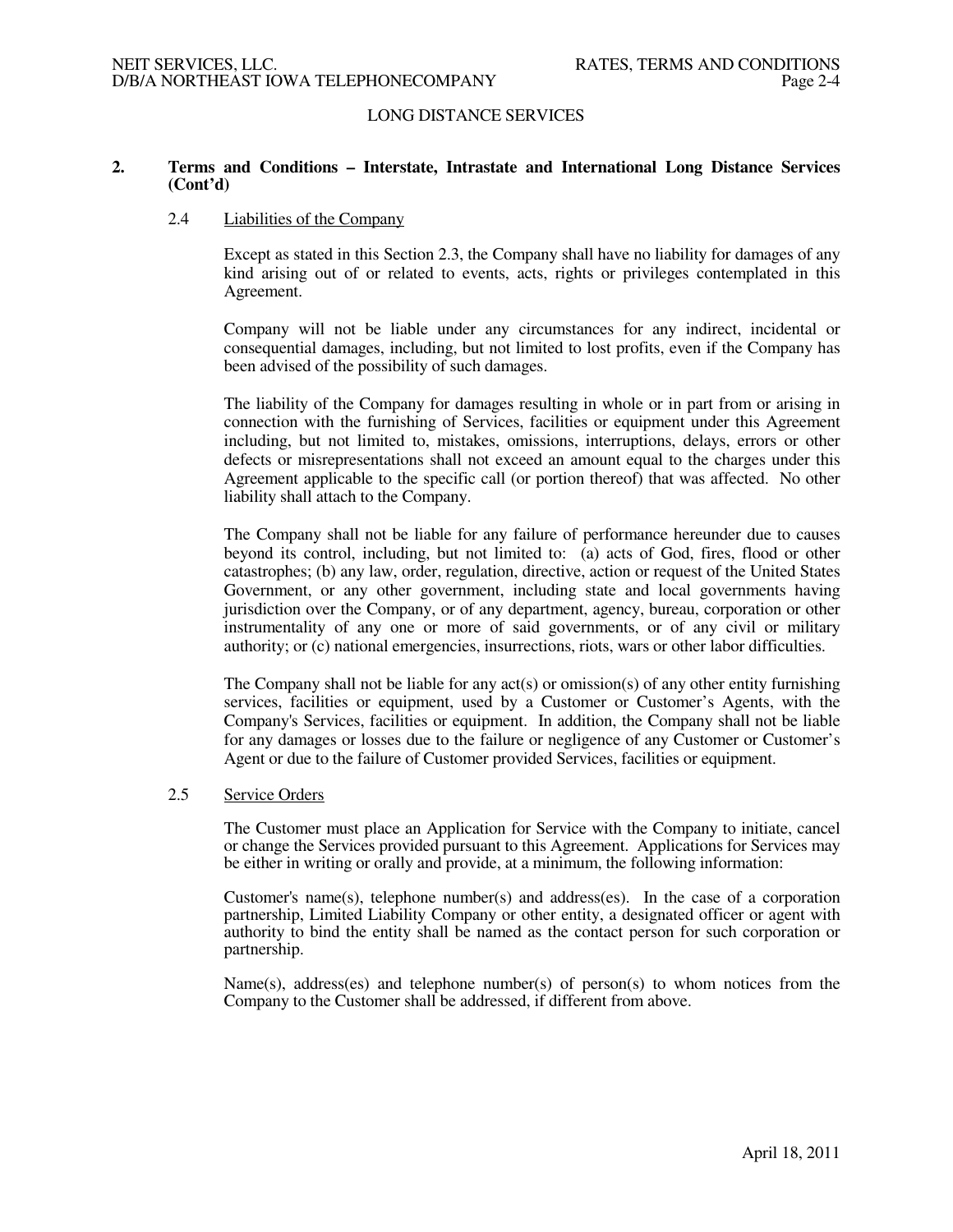## **2. Terms and Conditions – Interstate, Intrastate and International Long Distance Services (Cont'd)**

### 2.6 Charges and Payments for Services, Facilities and Equipment

- (a) Deposits
	- (i) The Company may, in order to safeguard its interests, require a Customer to make a suitable deposit or provide a surety bond or letter of credit in the amount of the required deposit as a guarantee of the payment of charges. The Company shall have the right to require the Customer to make a deposit prior to or at any time after provision of any Services, facilities or equipment, not to exceed three (3) months estimated charges. The Company may increase the amount of the deposit to reflect increases to the Customer's annual bill. The Customer will receive a receipt for the deposit.
	- (ii) Any deposit referred to in this Section 2.6 shall be held by the Company to secure the payment of the Customer's bill. At the Company's option, the deposit may be refunded or credited to the Customer at any time prior to the termination of Service.
	- (iii) Interest will be paid by the Company on all sums held on deposit if required by law. If required by law, the interest will be accrued for the period during which the deposit is held by the Company.
- (b) Description of Payment and Billing Periods
	- (i) Services, facilities and equipment are provided and billed on a monthly basis. Services, facilities and equipment continue to be provided and billed on a monthly basis until canceled by the Customer through notice given to the Company.
	- (ii) When billing functions are performed by a LEC, commercial credit card company or others, the payment conditions and requirements of such LEC, commercial credit card company or other entity performing billing functions apply, including any applicable interest.
	- (iii) In the event a LEC, commercial credit card company or others ceases efforts to collect any amounts associated with the Company's charges, the Company may bill the Customer or the called party directly, and may utilize its own billing and collection procedures which shall be consistent with all applicable statutes, rules and regulations.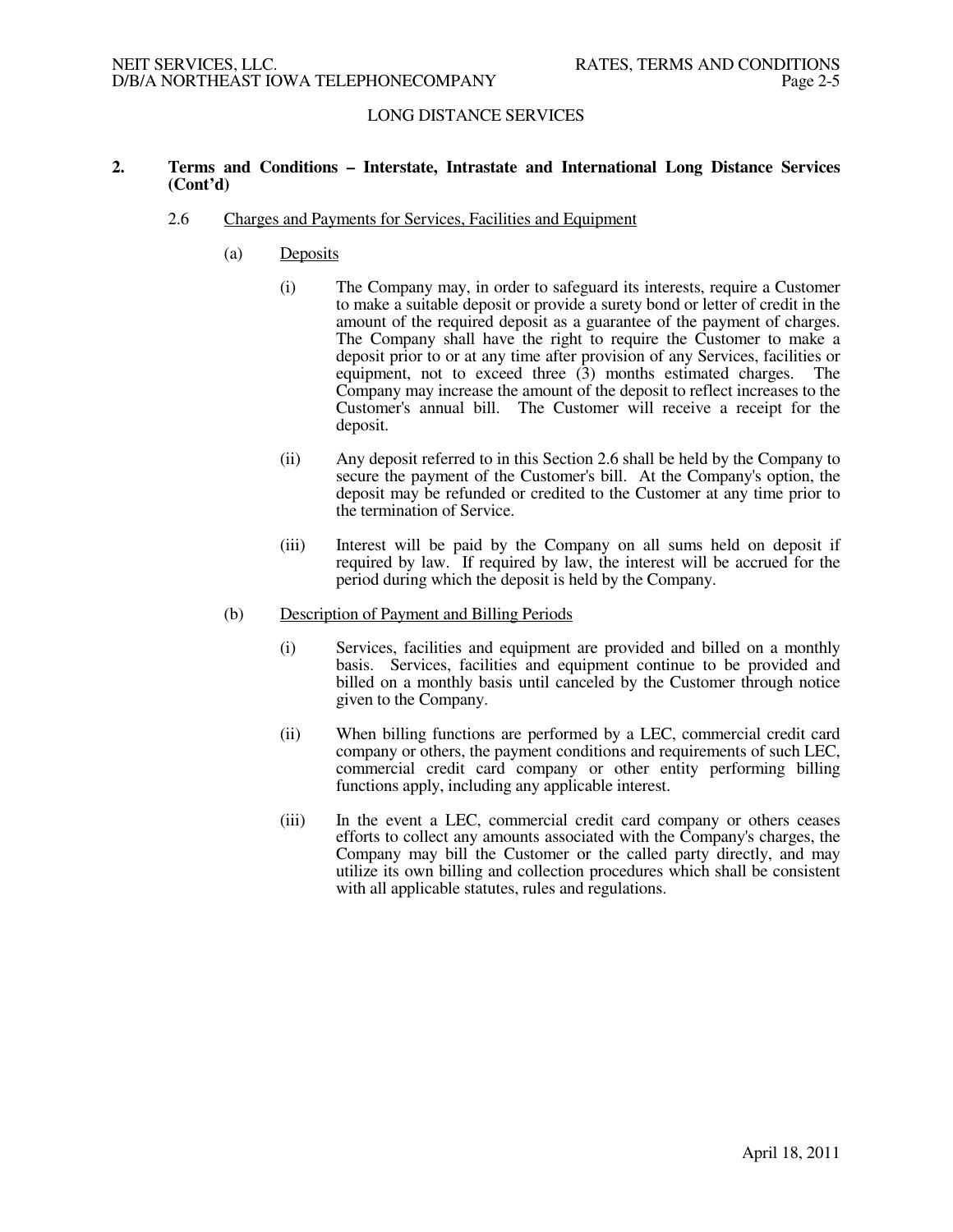## **2. Terms and Conditions – Interstate, Intrastate and International Long Distance Services (Cont'd)**

- 2.6 Charges and Payments for Services, Facilities and Equipment (Cont'd)
	- (c) Taxes and Other Charges

In addition to payment for Services, facilities and equipment, Customer must also pay all charges including, but not limited to, taxes, fees, surcharges and other charges that the Company is required by regulatory or other governmental authorities to collect on behalf of or pay to others, including associated administrative costs. The company will not provide advance notice of changes to taxes, fees and surcharges, except as required by applicable law. All such taxes, fees and surcharges shall be separately shown and charged on bills rendered by the Company or its billing agent.

- (d) Payment and Late Payment Charge
	- (i) Payment will be due as specified on the Customer bill. Commencing after that due date, a late charge of up to the highest interest rate allowable by law may be applied to all amounts past due.
	- (ii) Collection procedures and the requirement for a deposit are unaffected by the application of a late payment charge. The late payment charge does not apply to unpaid balances associated with disputed amounts. Undisputed amounts on the same bill are subject to the late payment charge if unpaid and carried forward to the next bill.
	- (iii) Service may be suspended, terminated or denied at the Company's discretion for nonpayment of amounts due the Company past the due date as specified in 2.5(d)(i). Restoration of Service will be subject to all applicable installation charges.
- (e) Returned Check Charge

In cases where the Company issues direct bills to Customers, and payment by check is returned for insufficient funds, or is otherwise not processed for payment, there will be a charge of \$30.00. Such charge will be applicable on each occasion when a check is returned or not processed.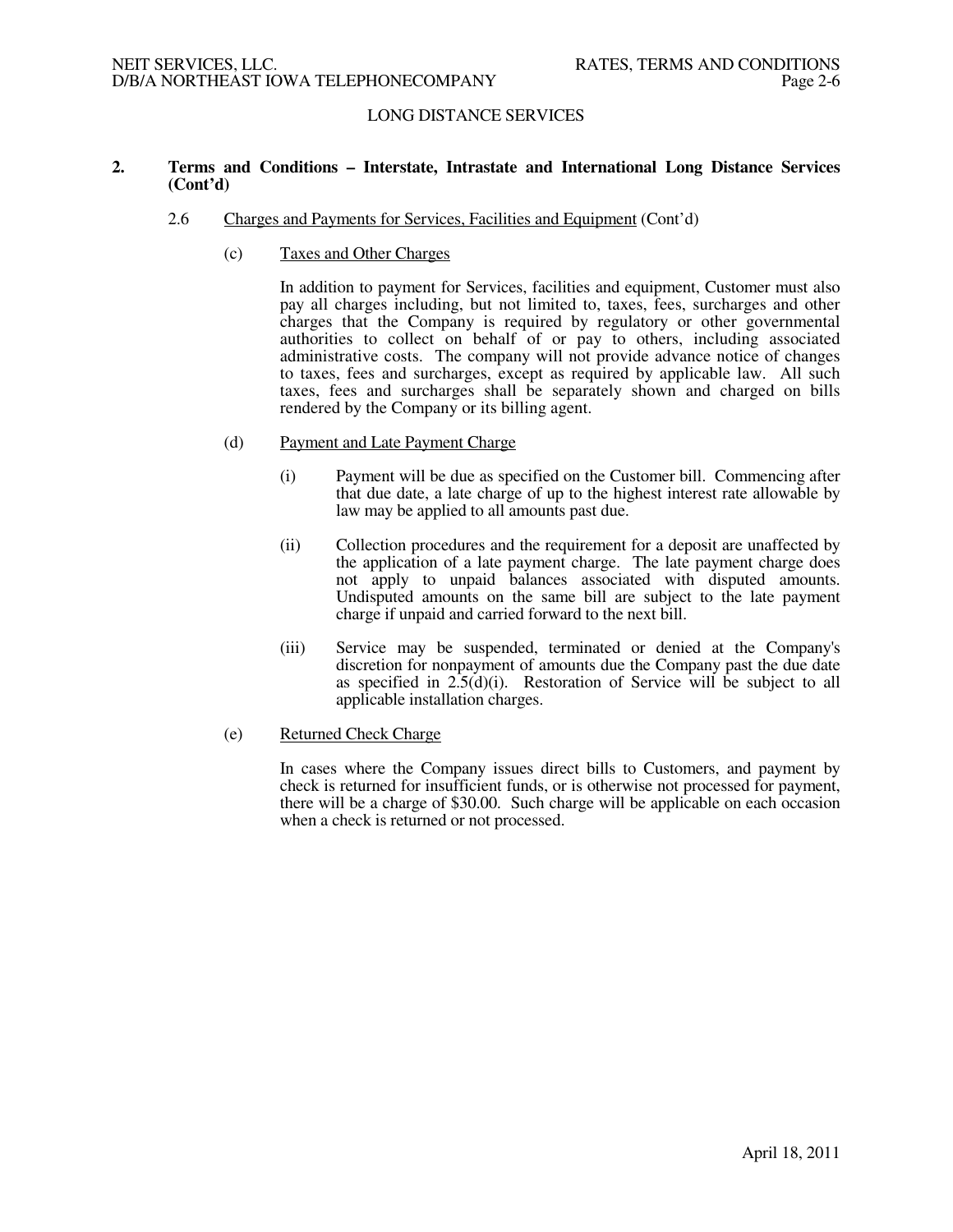## **2. Terms and Conditions – Interstate, Intrastate and International Long Distance Services (Cont'd)**

- 2.6 Charges and Payments for Services, Facilities and Equipment (Cont'd)
	- (f) Credit Allowance/Service Interruptions
		- (i) Credit for failure of Service will be allowed only when failure is caused by or occurs in the Company's facilities or equipment owned, provided and billed for by the Company. Subject to this limitation, a credit allowance is applicable for periods during which Customer cannot utilize the Service, except for such periods where the Service is interrupted by the Company for access to its facilities or equipment for the purposes of investigating and clearing troubles and/or maintenance.
		- (ii) Credit allowances for failure of Service starts when the Customer notifies the Company of the failure and ceases when the operation has been restored and an attempt has been made to notify the Customer by the Company.
		- (iii) The Customer shall notify the Company of failures of Service and make reasonable attempts to ascertain that the failure is not caused by Customer Provided Equipment, any act, or omission of the Customer, or wiring or equipment connected to the Customer's terminal.
		- (iv) Only those portions of the Service disabled will be credited.
		- (v) Any credit provided to the Customer under this Agreement shall be determined in accordance with the provisions of Section 2.5(g).

#### (g) Service Interruption Measurement

- (i) In the event of an interruption of Service that exceeds the minimum requirements set forth in this paragraph, the Company shall make a credit allowance at the Customer's request for a pro rata adjustment of all charges billed by the Company for Services rendered inoperative by the interruption. The credit allowance will be computed by dividing the duration of the service interruption measured in twenty-four (24) hour days, from the time the interruption is reported to the Company, by a standard thirty (30) day month, and then multiplying the result by the Company's fixed monthly charges for each interrupted Service.
- (ii) A credit allowance will not be given for interruptions caused by the negligence or willful acts of the Customer, or interruptions caused by failure of services, facilities or equipment not provided by the Company.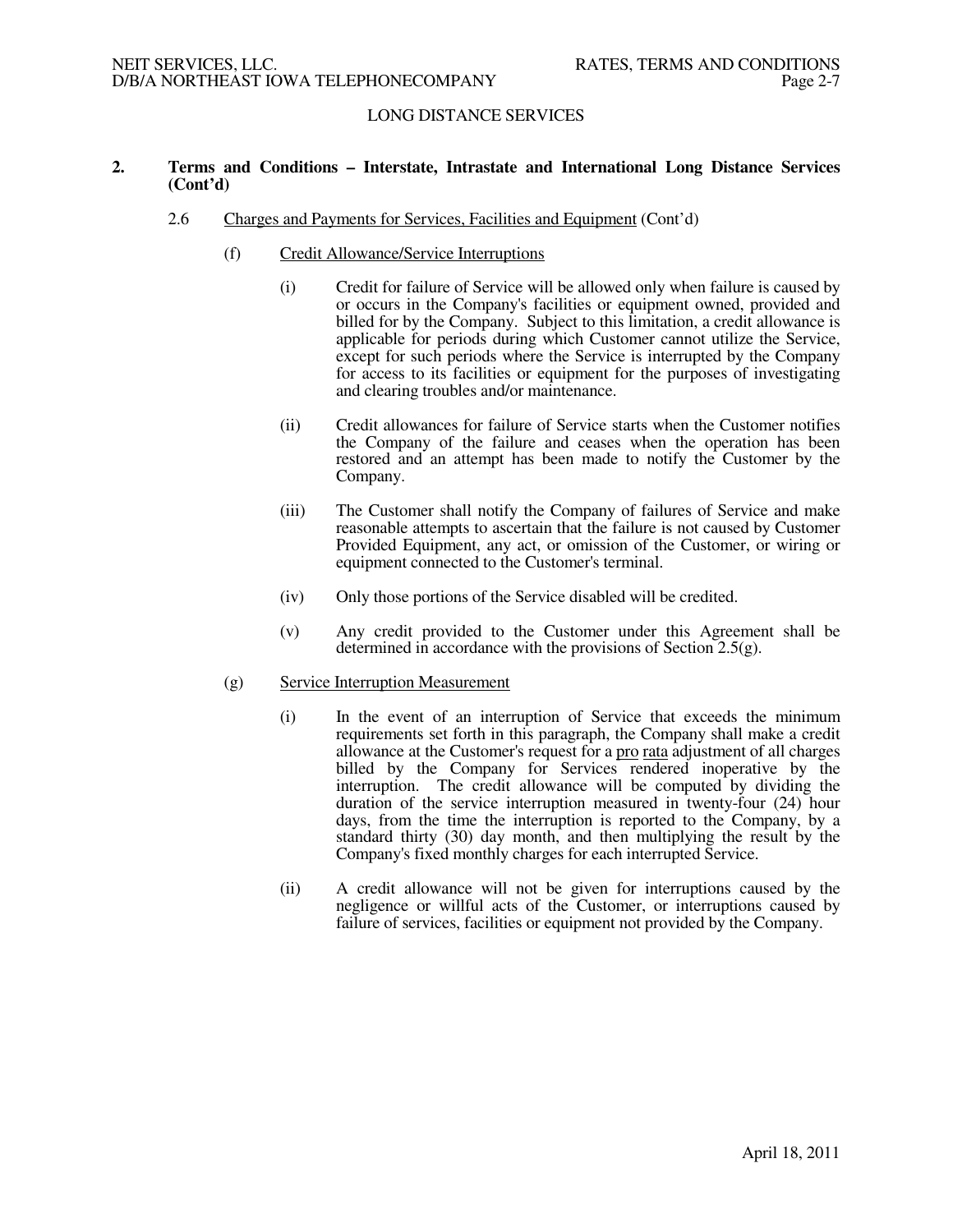## **2. Terms and Conditions – Interstate, Intrastate and International Long Distance Services (Cont'd)**

- 2.7 Suspension, Termination or Denial of Service by the Company
	- (a) In the event of nonpayment of any bill rendered or any required deposit, the Company may suspend, terminate or deny Customer's Service after five (5) days written notice or twelve (12) days in the case of deposits. The Company may, immediately and without notice to Customer, and without liability of any nature, suspend, terminate or deny Customer's Service:
		- (i) in the event Customer or Customer's Agent: (1) interferes with the use of the Company's Services, facilities or equipment by other customers of the Company; (2) unreasonably places capacity demands upon the Company's Services, facilities or equipment; (3) willfully damages the Company's facilities or equipment; (4) violates any statute or provision of law, or any rule or regulation of any state or federal regulatory agency relating to communications; or (5) otherwise fails to comply with the provisions of this Agreement or applicable law; or
		- (ii) in the event Customer becomes insolvent, is the subject of any formal legal proceeding commenced in a court involving a voluntary or involuntary petition or proceeding in bankruptcy, seeks protection or relief from creditors in a formal legal proceeding after a filing for such relief, or executes an assignment for the benefit of creditors; or
		- (iii) in the event that the Company determines that any Services, facilities or equipment are being used fraudulently or illegally, whether by Customer or Customer's Agents.
	- (b) Customer may terminate the Agreement at any time by providing notice to Company.

## 2.8 Billing Disputes

If Customer believes Customer has been billed by the Company in error, Customer must contact the Company within sixty (60) days of the date of the bill which contains the disputed charge. Refunds or adjustments will not be issued for any charge that is more than sixty (60) days old at the time Customer notifies the Company. Customer may withhold from payment to the Company the disputed portion of any bill pending resolution of the dispute. Customer must pay all non-disputed charges on the bill by the due date indicated on the bill. The Company will notify Customer of the results of its inquiry, and either adjust the bill, issue a credit, or notify Customer that all or a portion of the disputed amount is still owed. Customer will be required to pay such amount within fifteen (15) days thereafter, and if Customer fails to pay this amount within the time required, Customer's account will be deemed past due and unpaid and Customer's Service subject to termination. Any payments Customer withholds pending resolution of the dispute may be subject to a late payment charge at the highest interest rate allowable by law applied to past due amounts.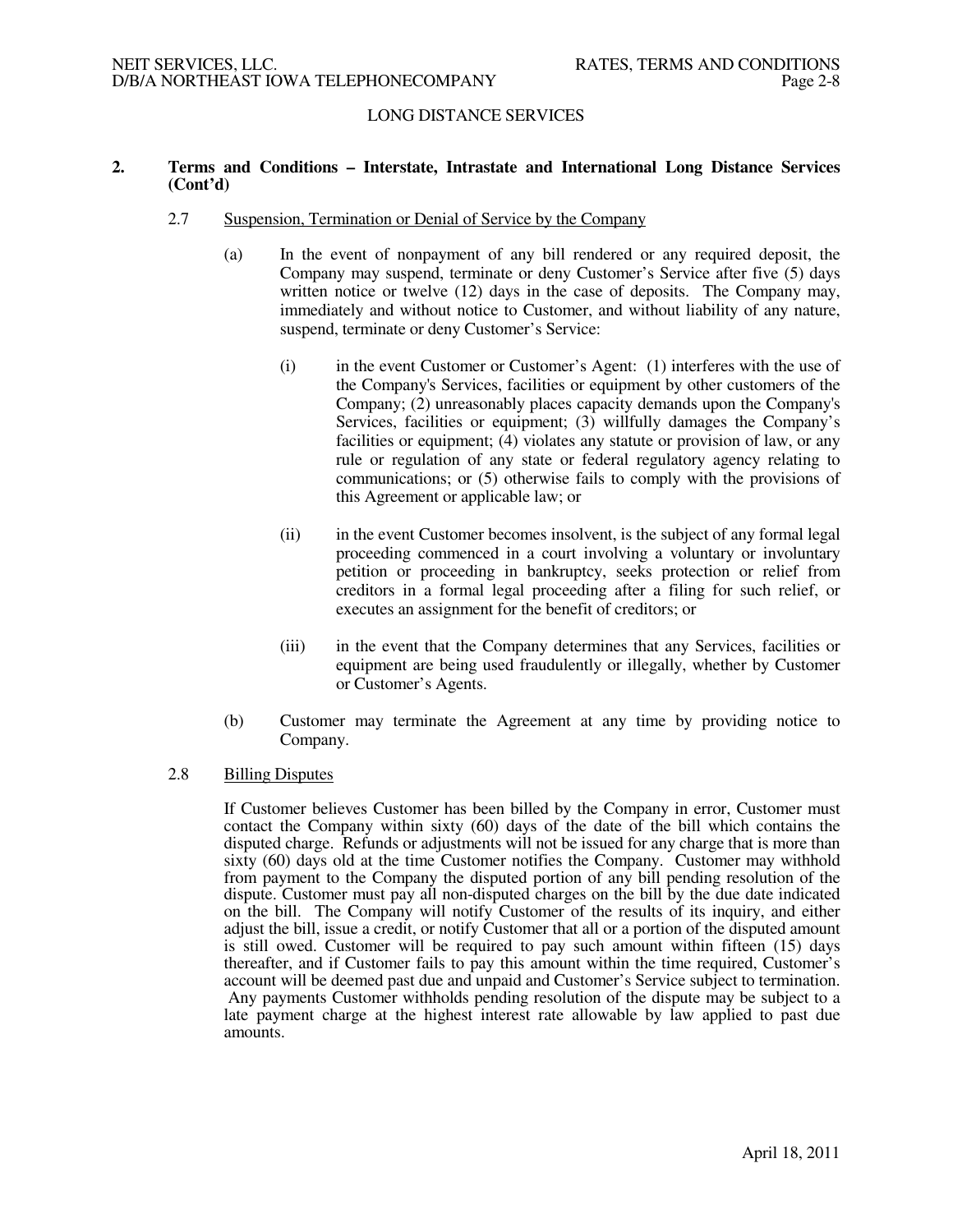## **2. Terms and Conditions – Interstate, Intrastate and International Long Distance Services (Cont'd)**

### 2.9 Miscellaneous

- (a) Headings. The headings used in this Agreement are inserted for convenience of reference and are not intended to be a part of or to effect the meaning of this Agreement.
- (b) Notice.
	- (i) Notice from Customer to the Company may be provided by telephone call or in writing. Notice provided by telephone call to the Company is effective as of the date that the Company's records indicate that the Company received Customer's telephone call. Written notice by Customer to Company shall be delivered to Neit, 800 South Main Street, Monona, Iowa 52159, and will be deemed given as of the earlier of: (1) the date of actual receipt; (2) the next business day when notice is sent by express mail or personal delivery; (3) three (3) days after mailing in the case of first class or certified United States mail; or (4) on the date set forth on the confirmation in the case of facsimile or equivalent.
	- (ii) Notice from Company to the Customer may be provided by telephone call to Customer's billed telephone number or in writing, including but not limited to, posting on Company's website, bill message, bill insert, postcard or letter. Notice provided by telephone call to the Customer's billed telephone number is effective as of the date that the Company's record indicate that the Company telephoned the Customer. Written notice to Customer by posting on Company's website will be deemed given three (3) days after posting to the website. Written notice to Customer delivered to Customer's billing address will be deemed given as of the earlier of: (1) the date of actual receipt; (2) the next business day when notice is sent by express mail or personal delivery; (3) three (3) days after mailing in the case of first class or certified United States mail; or (4) on the date set forth on the confirmation in the case of facsimile or equivalent.
- (c) Assignment. The Company may assign all or part of its rights or duties under this Agreement subject to Customer's right to terminate this Agreement pursuant to Section 2.7(b). Customer may assign its rights or duties under this Agreement, if and only if Customer obtains prior written consent by Company, which consent shall not be unreasonably withheld. Assignment shall not release the assignor of its financial obligation under this Agreement.
- (d) Successors and Assigns. This Agreement shall be binding upon and shall inure to the benefit to the parties and their respective legal successors and permitted assigns.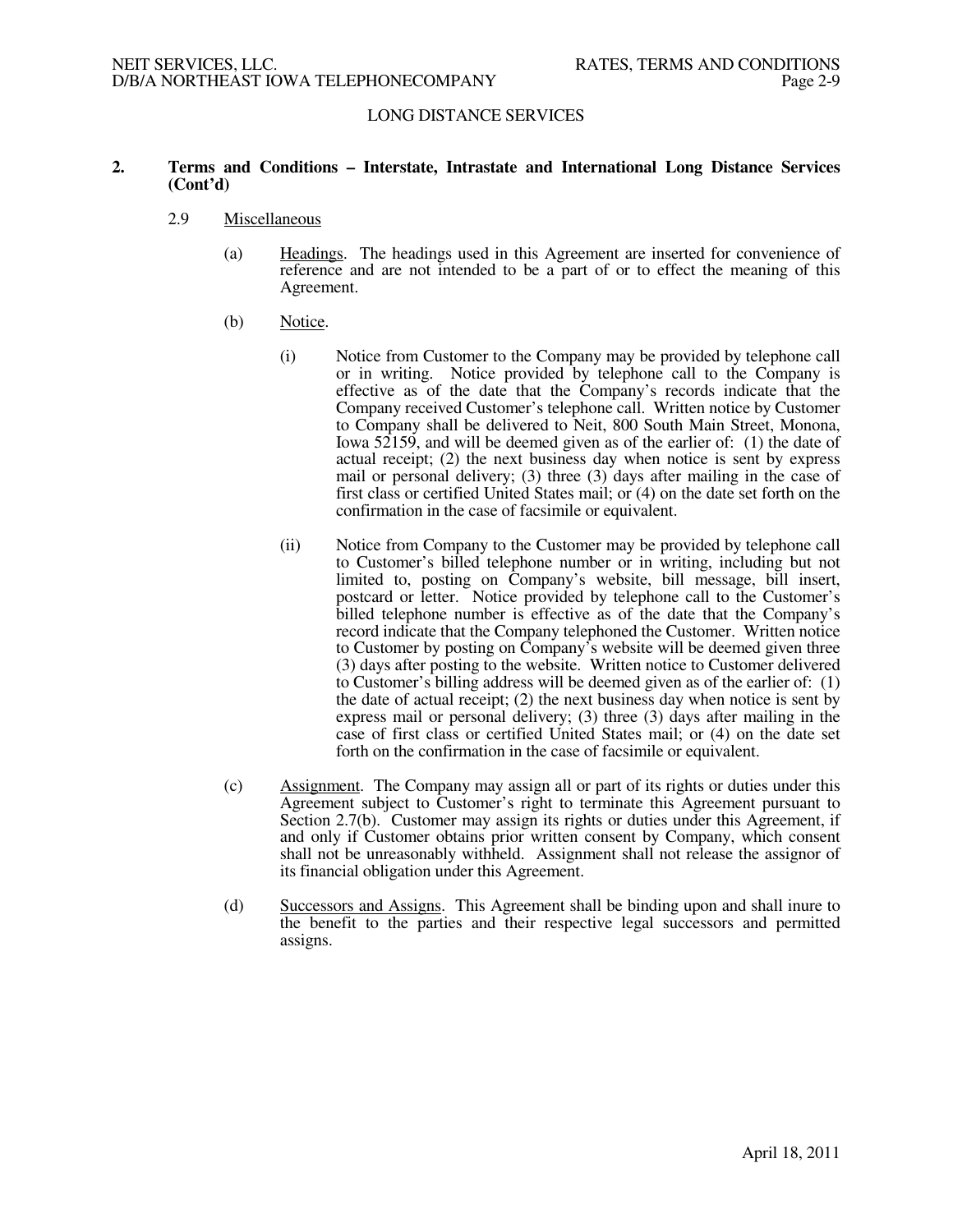## **2. Terms and Conditions – Interstate, Intrastate and International Long Distance Services (Cont'd)**

- 2.9 Miscellaneous (Cont'd)
	- (e) Third Party Beneficiaries. Except as expressly set forth in this Agreement, this Agreement is for the sole benefit of the parties and their permitted assigns, and nothing herein shall create or be construed to provide any third-persons with any rights hereunder.
	- (f) No License. No license under patents, copyrights or any other intellectual property right is granted by either party or shall be implied or arise by estoppel with respect to any transactions contemplated under this Agreement.
	- (g) Severability. Any portion of this Agreement which is determined to be invalid or enforceable will be in effect to the extent of such determination without invalidating the remaining provisions of this Agreement or effecting the validity or enforceability of such remaining provisions.
	- (h) Survival. The party's obligations under this Agreement which by their nature are intended to continue beyond the termination of this Agreement shall survive the termination of this Agreement.
	- (i) Non Waiver. Failure of either Company or Customer to insist on performance of any term or condition of this Agreement or to exercise any right or privilege hereunder shall not be construed as a continuing or future waiver of such term, condition, right or privilege.
	- (j) Governing Law. This Agreement will be governed by the laws of the State of Wisconsin.
	- (k) Entire Agreement. The rates, terms and conditions contained in this Agreement and any schedules, exhibits, tariffs and other documents or instruments referred to herein, which are incorporated into this Agreement by this reference, constitute the entire Agreement between the Company and Customer with respect to the subject matter hereof, superseding all prior understandings, proposals and other communications, oral and/or written.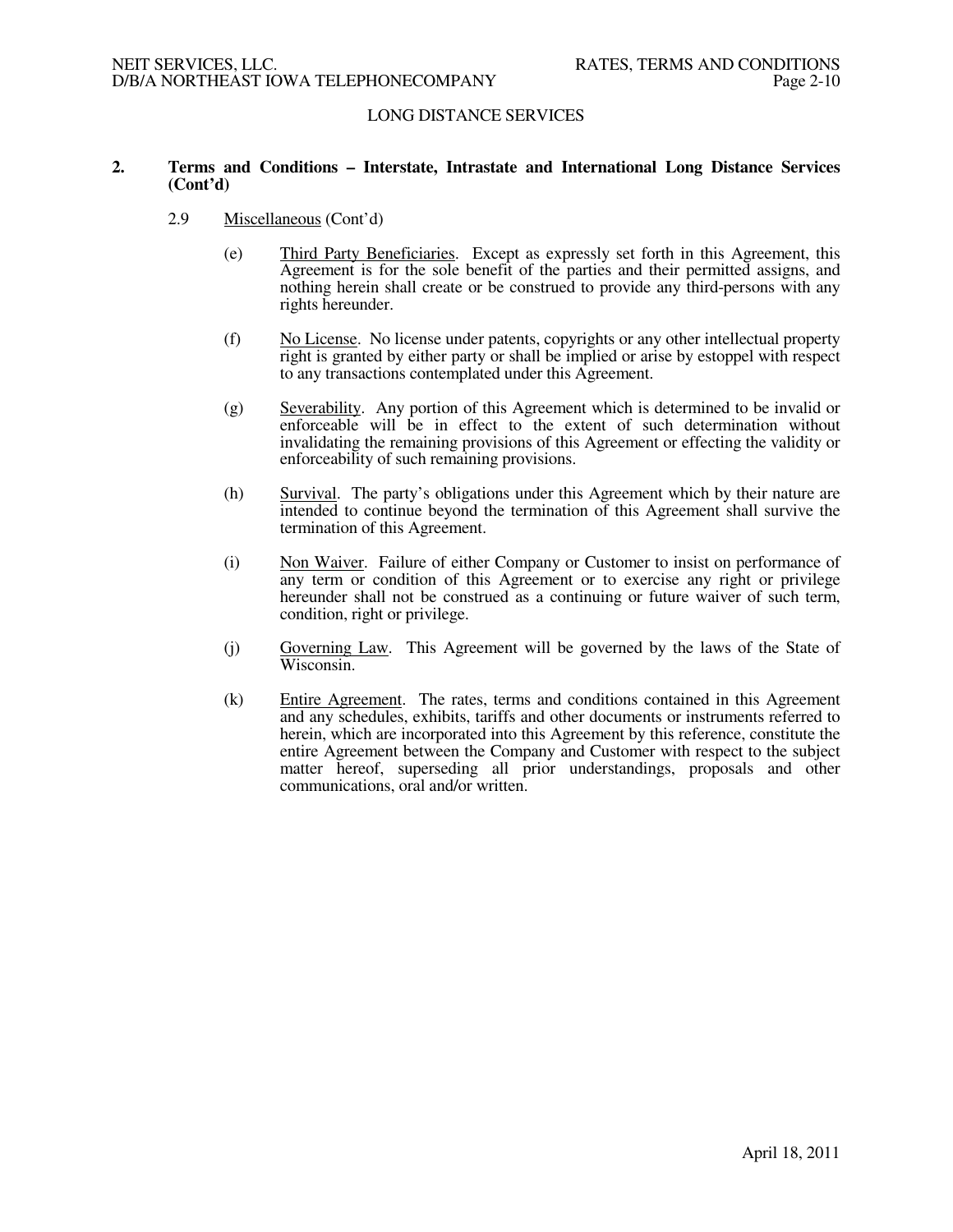## **3. General Classification and Description of the Company's Service – Interstate, Intrastate and International Long Distance Services**

- 3.1 Service Points
	- (a) The Company provides originating Service from domestic points in the United States to domestic points either for Interstate Long Distance Service or Intrastate Long Distance Service identified in this Agreement. Intrastate Long Distance Service is limited to the state of Iowa.
	- (b) The Company provides originating Service from domestic points in the United States to international points identified in this Agreement.

#### 3.2 Measurements

(a) Time-of-Day Rate Period

 Time-of-Day Rate Periods are reflected in the rates found in Sections 4 and 5, herein.

(b) Availability of Service

The Service is available at the rates listed in Sections 4 and 5, through subscription to any of the Long Distance Service offerings available from the Company. Each of these offerings utilizes the same rate schedules but have different rates and billing increments for each of the rate schedules.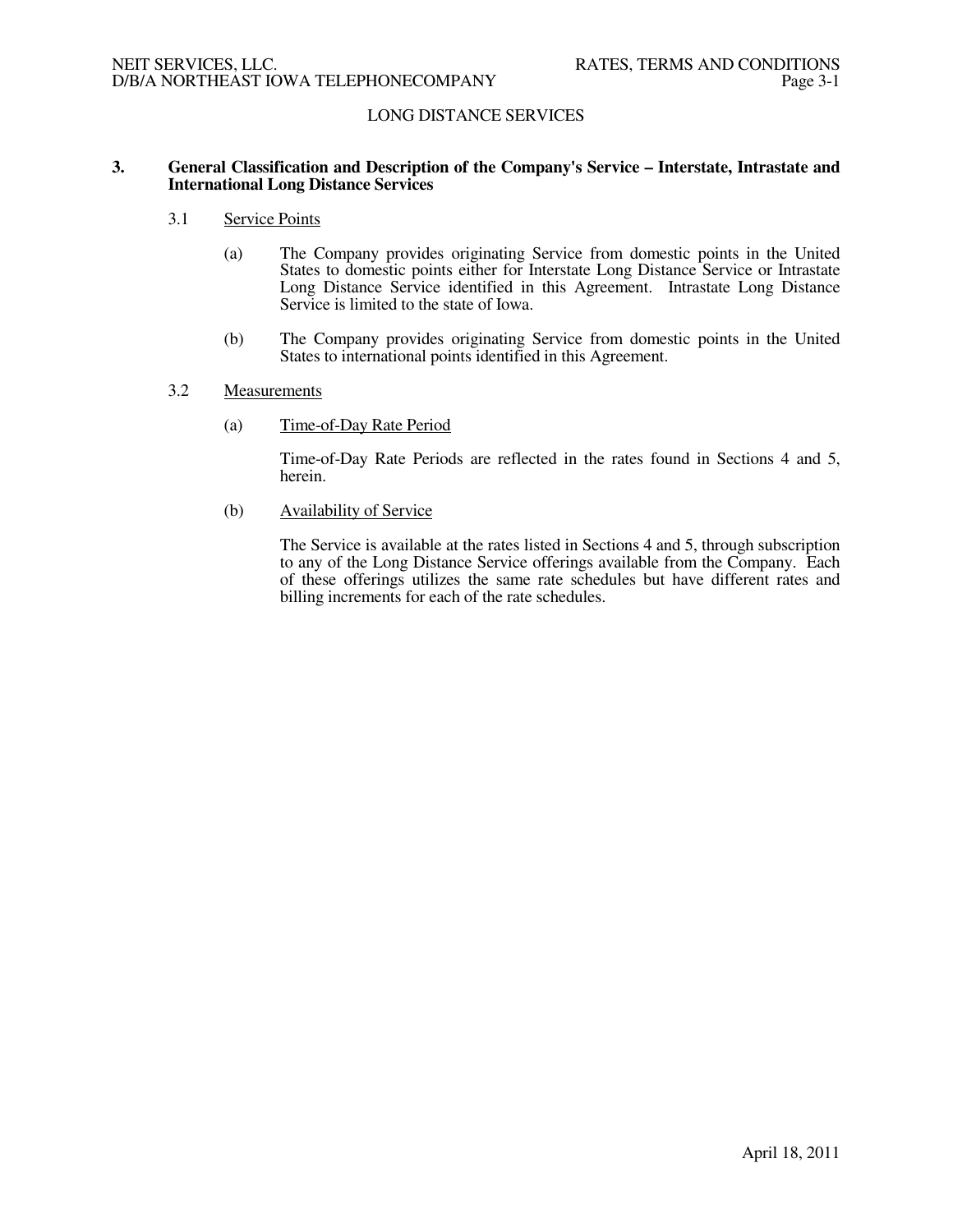## **3. General Classification and Description of the Company's Service – Interstate, Intrastate and International Long Distance Services (Cont'd)**

### 3.3 Timing of Calls

- (a) Unless otherwise indicated in this Agreement, domestic calls are timed by the Company in six (6) second increments and international calls are timed by the Company in sixty (60) second increments. "Ring-busy" and "ring-no-answer" calls will not knowingly be charged to the Customer and if charged in error, will be credited by the Company to the Customer. Timing begins at the "starting event" and ends at the "terminating event," unless otherwise specified. Time between the starting event and the terminating event is the call duration. The minimum call duration for a completed domestic call is thirty (30) seconds, unless otherwise specified. The minimum call duration for a completed international call is sixty (60) seconds, unless otherwise specified.
- (b) The starting event occurs when the Company's terminal experiences an "Incoming Signaling Protocol Successful," i.e., upon the seizure of an inbound trunk.
- (c) The terminating event occurs when the Company's terminal receives a signal from the LEC that either the calling party or the called party has hung up.
- (d) There shall be no charge for unanswered calls. Upon receiving reasonable and adequate notice from a Customer that an unanswered call was billed in error, the Company will investigate the alleged billing error and issue a credit in an amount equal to the charge for the call if Company determines that the call was in fact billed in error. Calls which are in progress longer than one minute will be presumed to have been answered.
- (e) The time of day at the calling party rate center determines what Time-of-Day rate period applies.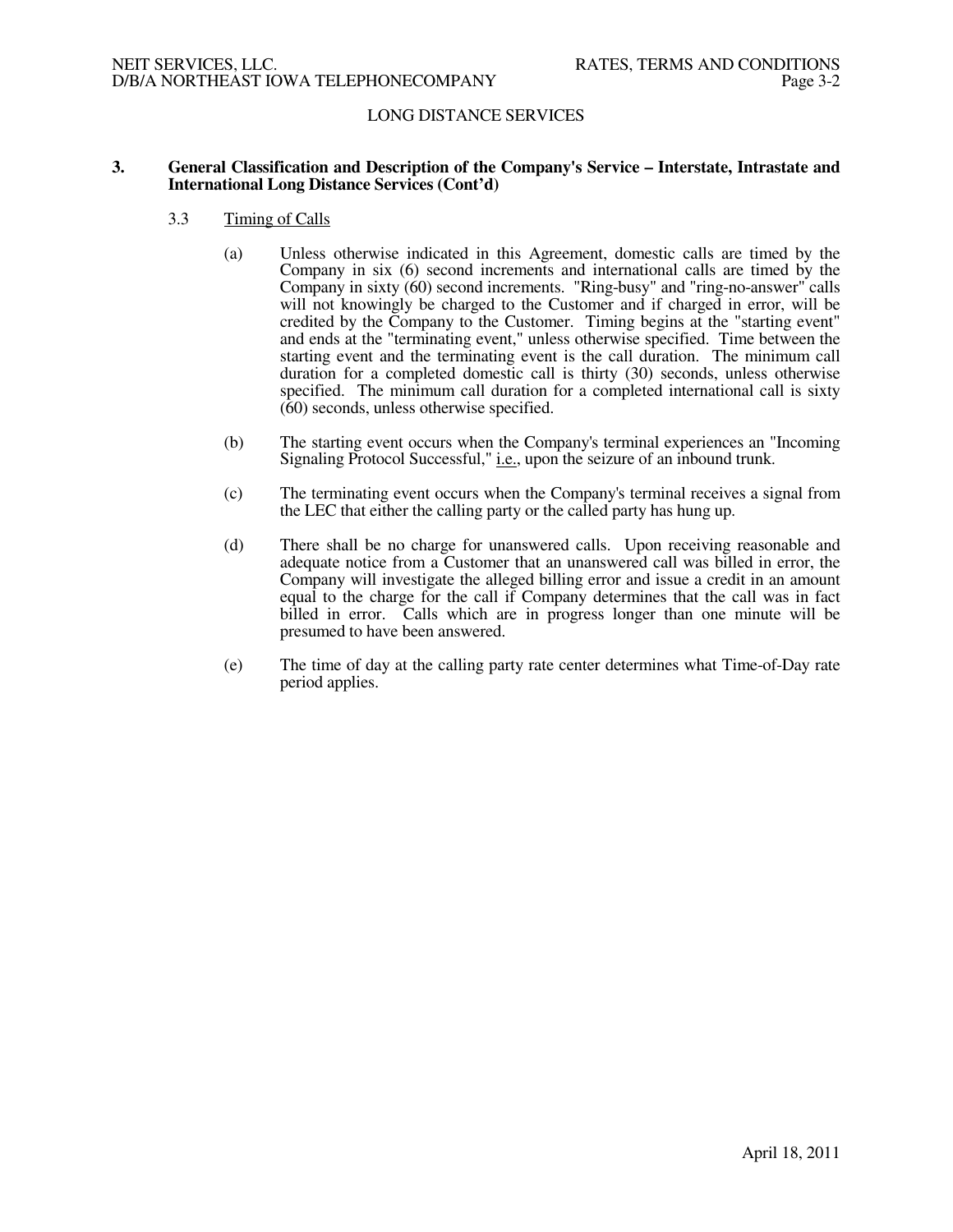## **3. General Classification and Description of the Company's Service – Interstate, Intrastate and International Long Distance Services (Cont'd)**

### 3.4 Method of Applying Rates

- (a) Interstate Long Distance Services
	- (i) Calls that begin in one rate period and terminate in another will be billed at the rate applicable for each respective minute of the call.
	- (ii) Unless specified otherwise in this Agreement, the duration of each call for billing purposes will be rounded off to the nearest higher six (6) second increment.
- (b) Intrastate Long Distance Services
	- (i) Calls that begin in one rate period and terminate in another will be billed at the rate applicable for each respective minute of the call.
	- (ii) Unless specified otherwise in this Agreement, the duration of each call for billing purposes will be rounded off to the nearest higher six (6) second increment.
- (c) International Long Distance Services
	- (i) Calls that begin in one rate period and terminate in another will be billed for the entire call duration at the rate applicable at the commencement of the call.
	- (ii) Unless specified otherwise in this Agreement, the duration of each call for billing purposes will be rounded off to the nearest higher sixty (60) second increment.

## 3.5 Promotional Discounts

 The Company may from time to time offer promotional discounts. Such discounts will be for a specified period of time, will not exceed published rates, and will be offered to all qualifying Customers.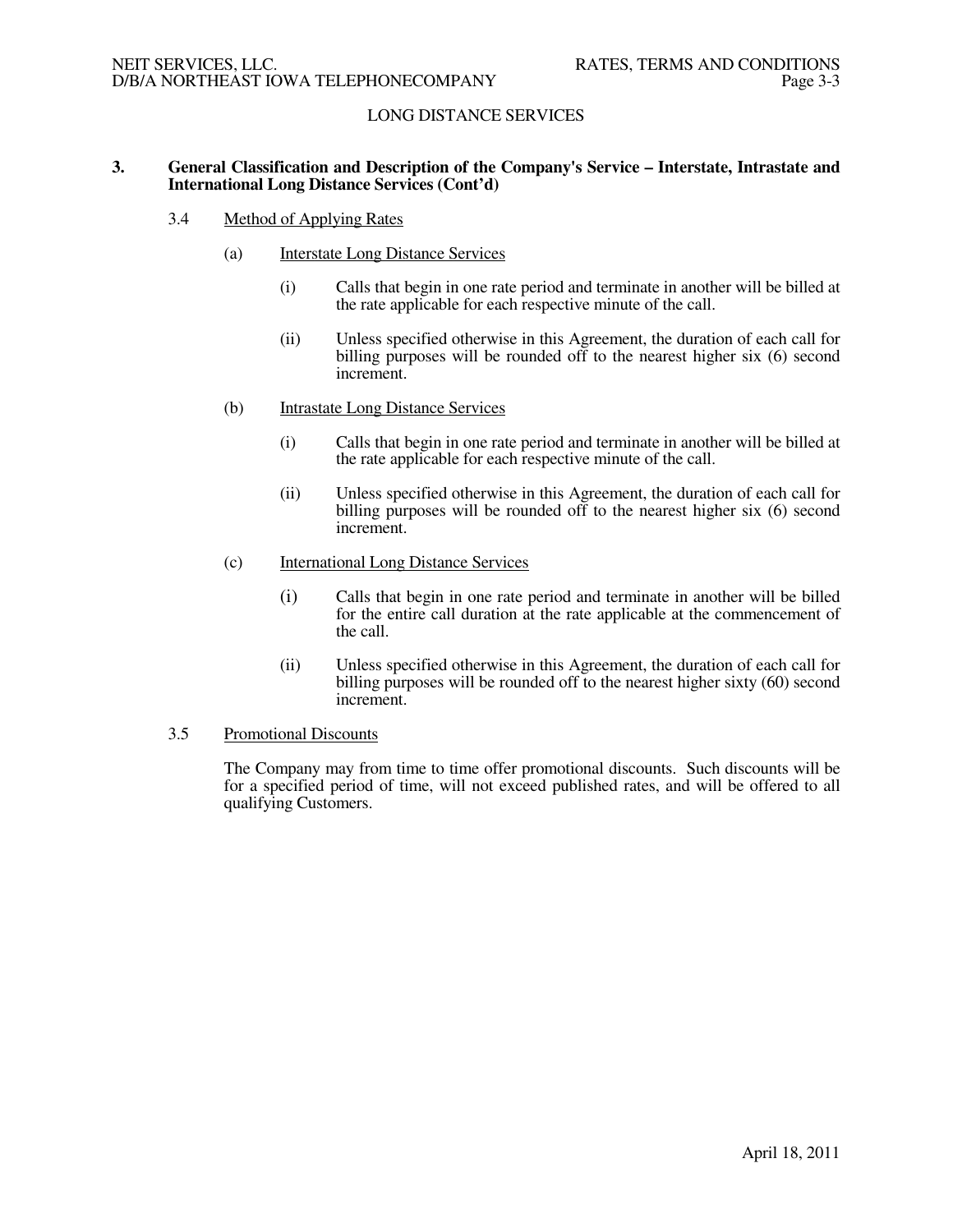### **3. General Classification and Description of the Company's Service – Interstate, Intrastate and International Long Distance Services (Cont'd)**

- 3.6 Dialed Long Distance Services
	- (a) Dialed Long Distance Services are measured use, full time services utilizing interstate, intrastate and international communications facilities. When appropriate access arrangements exist, these switched services are available on a presubscription (Equal Access) basis. Otherwise, where available, the Services require that a Customer access the Company's network via an alternative access code arrangement such as "950-XXXX" plus the Customer's security code, a toll-free "1-800" telephone number with the Customer's security code, or via "1-0-1-XXXX" code with Customer security code.
	- (b) Depending upon the service option chosen by the Customer, the charges for the use of such interstate, intrastate or international communications facilities may be based upon the time of day, the total minutes of use and/or the distance of each call.
	- (c) All Customers shall be charged the rates identified in Sections 4 and 5.
	- (d) Domestic points include all fifty (50) states and all U.S. territories and possessions as defined in the Communications Act of 1934, and as amended by the Telecommunications Act of 1996, and as further defined by the Federal Communications Commission in their orders.

#### 3.7 800 Service

800 Service is a one-way inbound service originating on feature group facilities provided by the Company and terminating on a regular telephone line. The Customer is responsible for payment of all charges associated with such terminating calls rather than the calling party.

3.8 Directory Assistance Service

The Company will provide Directory Assistance Service for the convenience of its customers in obtaining telephone numbers in the domestic United States and for international points. All Customers shall be charged the rates identified in Sections 4.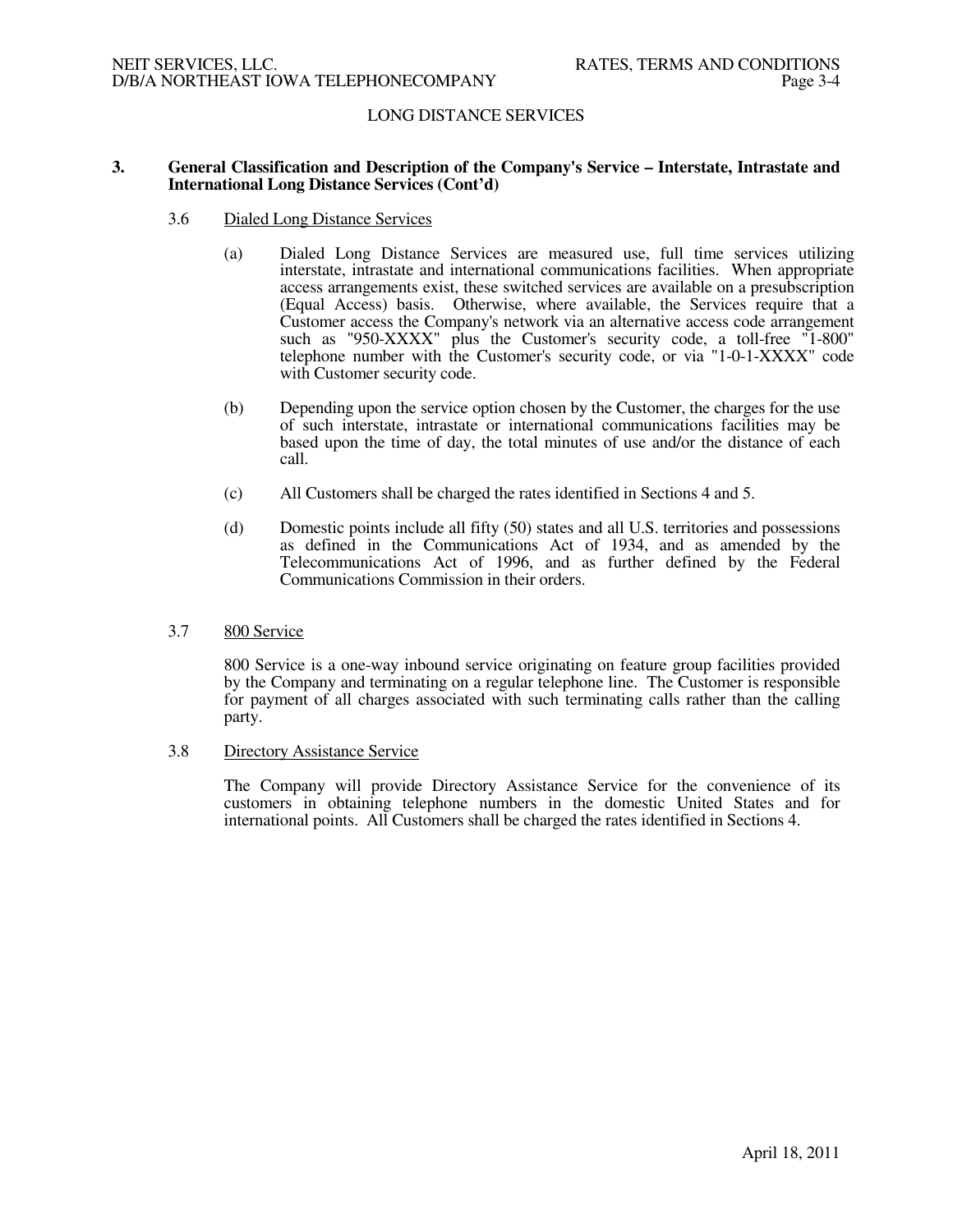## LONG DISTANCE SERVICES

## **4. Rates for Interstate and Intrastate Long Distance Service**

The rates in this Section 4 apply to both Interstate Long Distance Service and Intrastate Long Distance Service.

- 4.1 Direct Dial All Domestic Points Plan A
	- (a) Residential Direct Dial Service

| <b>Recurring Monthly Charge</b> | \$3.95          |
|---------------------------------|-----------------|
| $Dav^*$                         | $$0.12/m$ inute |
| Evening**                       | $$0.12/m$ inute |
| Night/Weekend***                | $$0.12/m$ inute |

(b) Business Direct Dial Service

| <b>Recurring Monthly Charge</b> | \$3.95          |
|---------------------------------|-----------------|
| $Dav^*$                         | $$0.12/m$ inute |
| Evening $**$                    | $$0.12/m$ inute |
| Night/Weekend***                | $$0.12/m$ inute |

#### 4.2 Direct Dial - All Domestic Points - Plan B

(a) Residential Direct Dial Service

| $\text{Dav}^*$   | $$0.16/m$ inute |
|------------------|-----------------|
| Evening**        | \$0.16/minute   |
| Night/Weekend*** | \$0.16/minute   |

(b) Business Direct Dial Service

| Dav*             | \$0.16/minute |
|------------------|---------------|
| Evening**        | \$0.16/minute |
| Night/Weekend*** | \$0.16/minute |

- \* Daytime rates apply Monday through Friday 8:00 a.m. to, but not including, 5:00 p.m.<br>\*\* Evening rates apply Monday through Friday 5:00 p.m. to, but not including, 11:00 p.
- Evening rates apply Monday through Friday 5:00 p.m. to, but not including, 11:00 p.m., and 5:00 p.m. to, but not including, 11:00 p.m. Sunday.
- \*\*\* Night/Weekend rates apply 11:00 p.m. to, but not including, 8:00 a.m. Monday through Friday; 11:00 p.m. Friday to, but not including, 5:00 p.m. Sunday; and 11:00 p.m. Sunday to, but not including, 8:00 a.m. Monday.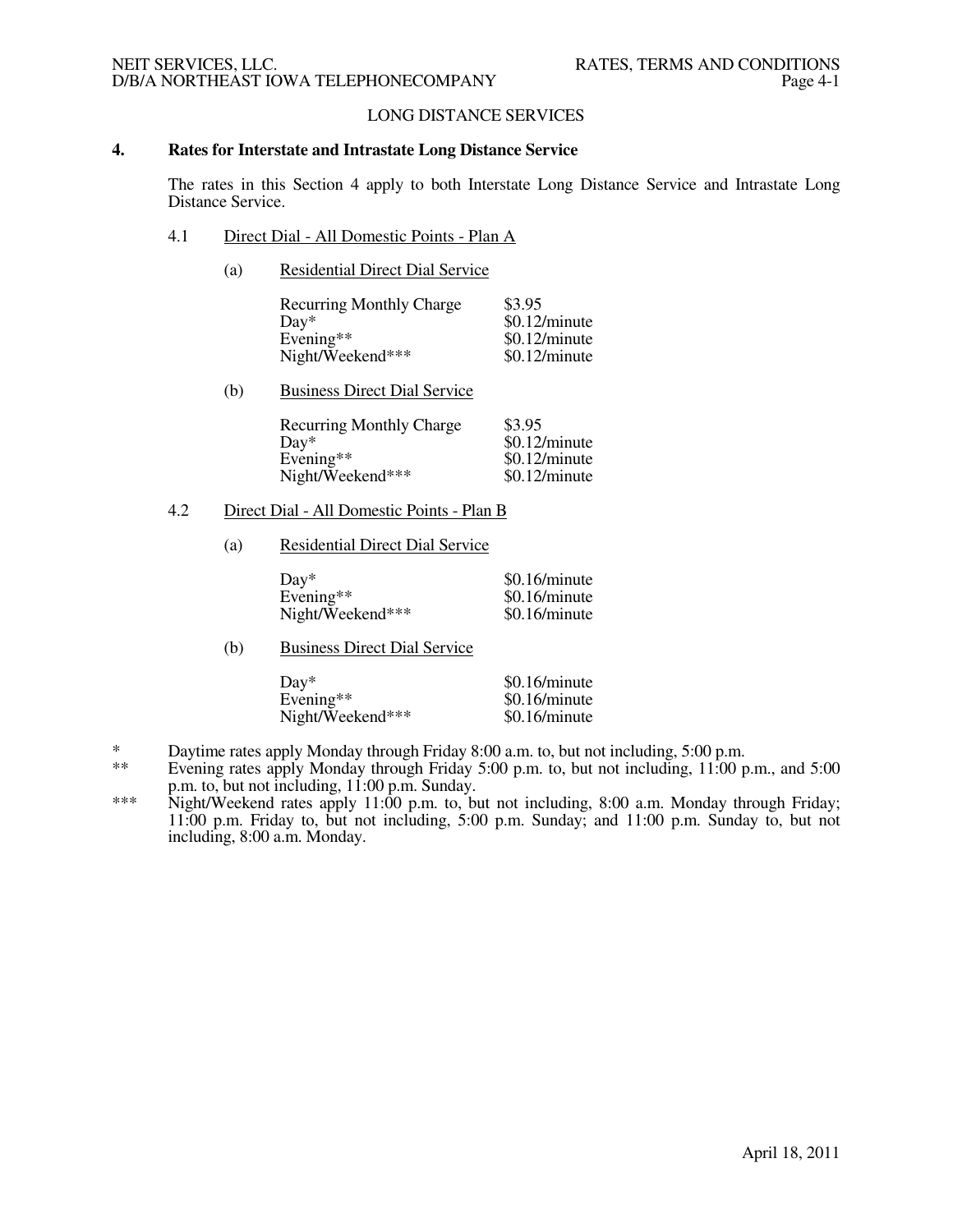## **4. Rates for Interstate and Intrastate Long Distance Service (Cont'd)**

- 4.3 800 Service
	- (a) Non-recurring Installation Charge

 In addition to the Monthly Recurring Charge and the Usage Charge described in this Section, an Installation Charge per line for each 800 Service terminating line shall be assessed at the rate specified below:

\$0.00

(b) Monthly Recurring Charge

 In addition to the Usage Charge described in this Section, there shall be assessed a monthly charge per line for each 800 Service terminating line at the rates specified below:

Residential  $$0.00/m$ onth<br>Business  $$0.00/m$ onth  $$0.00/m$ onth

(c) Usage Charge

 800 Service is available at the same usage sensitive (per-minute) rate as specified below:

#### Rate Schedules: All Domestic Points

Residential Service

| First 20 Minutes | \$3.00          |
|------------------|-----------------|
| Additional use   | $$0.15/m$ inute |

#### Business Service

First 20 Minutes \$3.00<br>Additional use \$0.15/minute Additional use

4.4 Directory Assistance

DA calls \$.65/call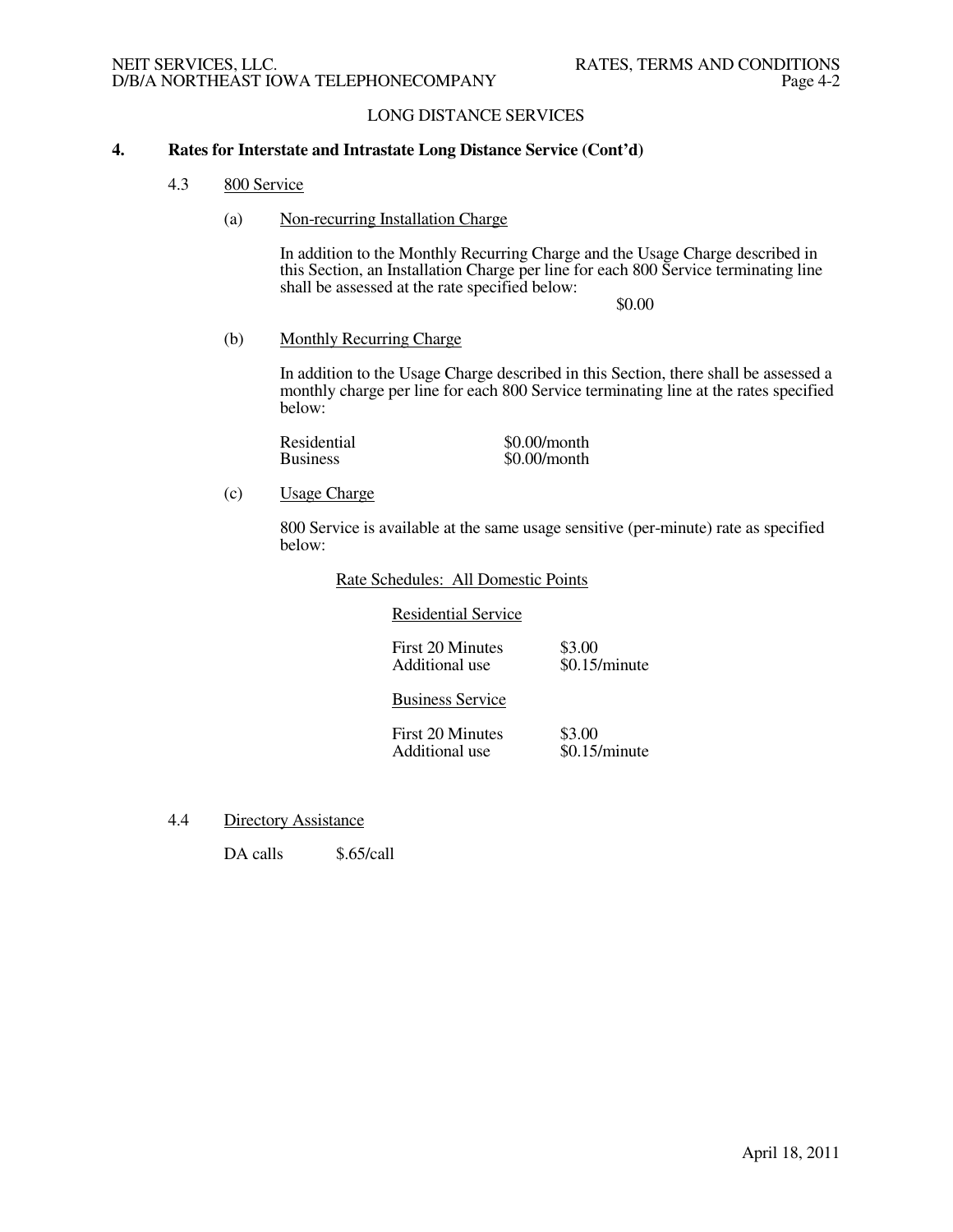## **5. Rates for International Long Distance Service**

- 5.1 Rate Schedules
	- (a) Service to Mexico

Rates for Direct Dialed International Long Distance Service to Mexico

1+ Residential & Business Rate to Mexico

Standard Rate \$0.35/minute

1+ Residential & Business Rate to Mobile Phone in Mexico

Standard Rate \$0.45/minute

(b) Service to Canada

Rates for Direct Dialed International Long Distance Service

1+ Residential & Business Rate to Canada

Standard Rate \$0.16/minute

(c) Standard International Service

Rates for Direct Dialed International Long Distance Service to countries and international points other than Canada and Mexico.

1+ International Rates [For Calls] Made From The Domestic U.S.

All rates are per minute.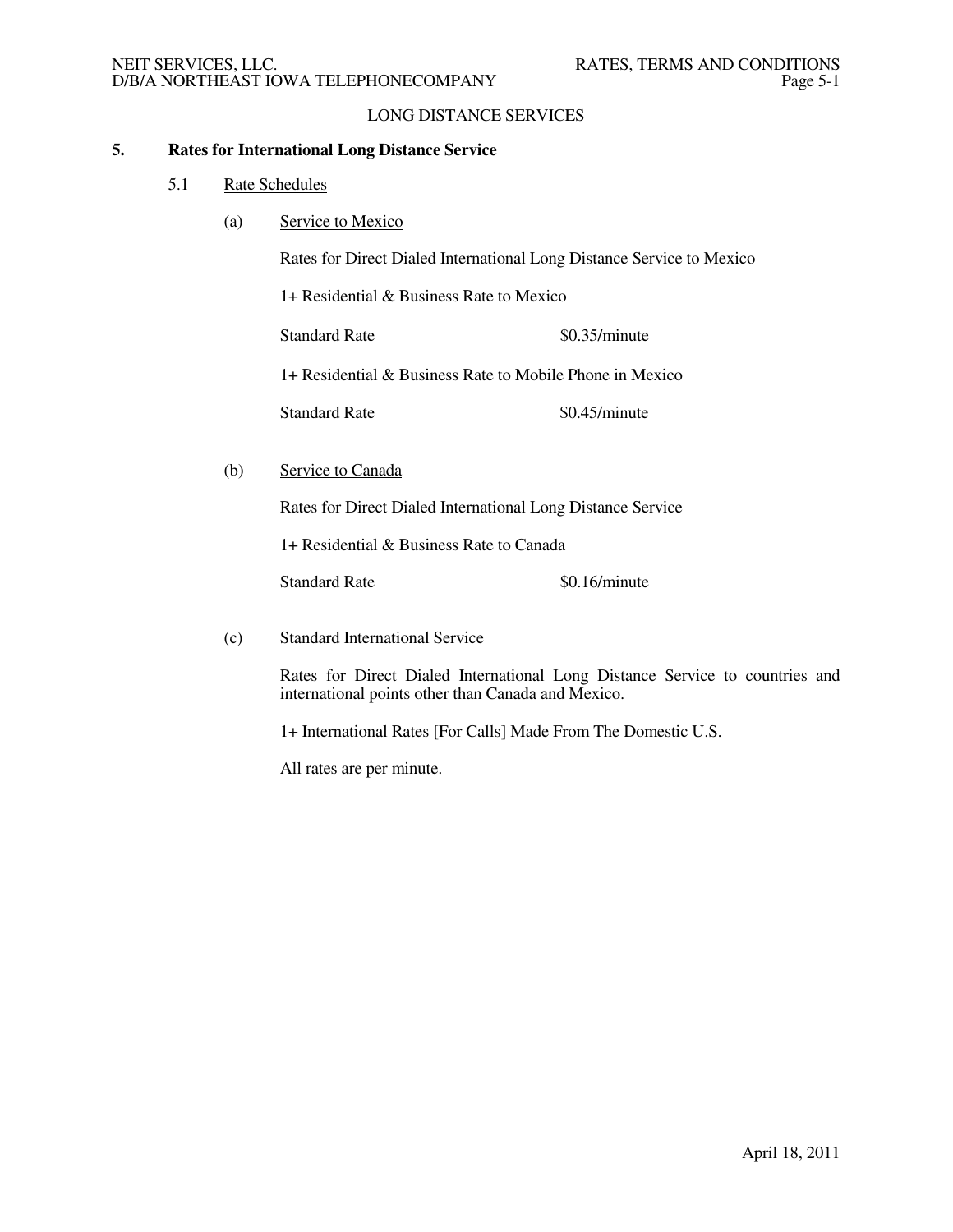## NEIT SERVICES, LLC. THE RATES, TERMS AND CONDITIONS D/B/A NORTHEAST IOWA TELEPHONECOMPANY FRAGALLY Page 5-2

# LONG DISTANCE SERVICES

# **5. Rates for International Long Distance Service**

# 5.1 Rate Schedules (Cont'd)

| <b>COUNTRY</b>           | <b>RATE</b> |
|--------------------------|-------------|
| Afghanistan              | 1.20        |
| Albania                  | 0.51        |
| Algeria                  | 0.56        |
| American Samoa           | 0.40        |
| Andorra                  | 0.36        |
| Angola                   | 0.52        |
| Anguilla                 | 0.67        |
| Antarctica               | 0.91        |
| Antarctica - Casey       | 0.75        |
| Antarctica - Scott       | 0.75        |
| Antigua/Barbuda (NPA:    | 0.67        |
| Argentina - Buenos Aires | 0.39        |
| Argentina (Cellular)     | 1.00        |
| Argentina Land Line      | 0.52        |
| Armenia                  | 0.90        |
| Aruba                    | 0.47        |
| <b>Ascension Island</b>  | 1.10        |
| Australia                | 0.16        |
| Australia (Cellular)     | 0.72        |
| Australia-Melbourne      | 0.16        |
| Australia-Melbourne      | 0.16        |
| Australia-Sydney         | 0.16        |
| Australia-Sydney         | 0.16        |
| Austria                  | 0.23        |
| Austria (Cellular)       | 0.75        |
| Austria-Vienna           | 0.23        |
| Azerbaijan               | 0.73        |
| Bahamas (NPA: 242)       | 0.23        |
| Bahrain                  | 0.90        |
| Bangladesh               | 1.18        |
| Bangladesh (Cellular)    | 1.08        |
| Bangladesh-Dhaka         | 1.18        |
| Barbados (NPA: 246       | 0.76        |
| <b>Belarus</b>           | 0.58        |
| Belgium                  | 0.15        |
| Belgium (Cellular)       | 0.72        |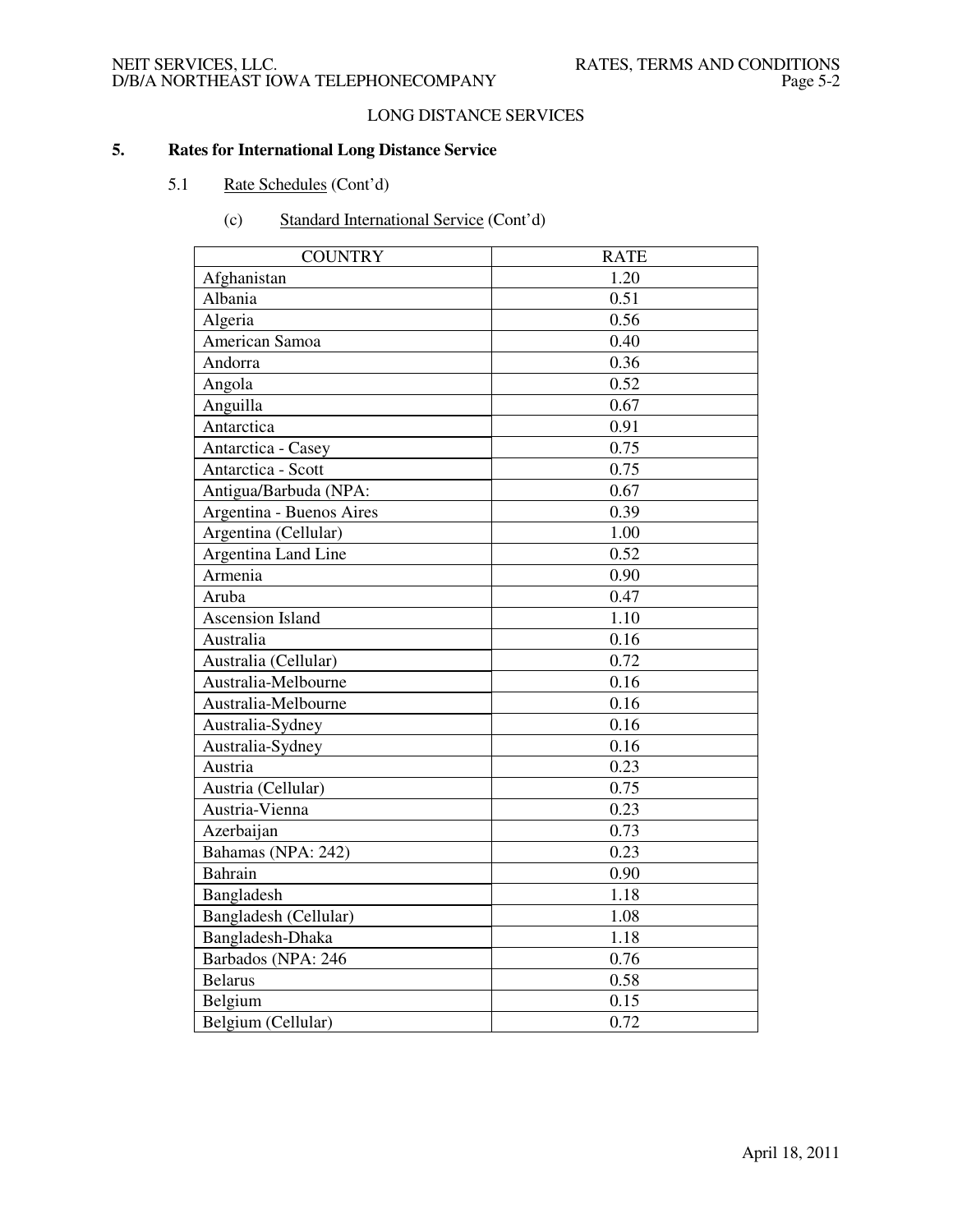# NEIT SERVICES, LLC. <br>D/B/A NORTHEAST IOWA TELEPHONECOMPANY Page 5-3 D/B/A NORTHEAST IOWA TELEPHONECOMPANY

# LONG DISTANCE SERVICES

- 5.1 Rate Schedules (Cont'd)
	- (c) Standard International Service (Cont'd)

| <b>COUNTRY</b>               | <b>RATE</b> |
|------------------------------|-------------|
| Belgium-Brussels             | 0.15        |
| <b>Belize</b>                | 0.89        |
| Benin                        | 0.91        |
| Bermuda (NPA: 441)           | 0.28        |
| <b>Bhutan</b>                | 0.81        |
| <b>Bolivia</b>               | 0.82        |
| Bolivia (Cellular)           | 0.85        |
| Bolivia-Santa Cruz           | 0.82        |
| Bosnia-Herzegovina           | 0.55        |
| <b>Botswana</b>              | 0.42        |
| <b>Brazil</b>                | 0.39        |
| Brazil (Cellular)            | 0.98        |
| <b>Brazil-Belo Horizonte</b> | 0.27        |
| Brazil-Rio De Janeiro        | 0.27        |
| Brazil-Sao Paulo             | 0.27        |
| British Virgin Islands (NPA: | 0.54        |
| <b>Brunei</b>                | 0.61        |
| Bulgaria                     | 0.51        |
| <b>Burkino Faso</b>          | 0.99        |
| Burundi                      | 0.72        |
| Cambodia                     | 1.39        |
| Cameroon                     | 0.94        |
| Cape Verde Islands           | 0.84        |
| Cayman Islands (NPA: 345)    | 0.39        |
| Central African Republic     | 1.36        |
| Chad Republic                | 1.64        |
| Chile                        | 0.31        |
| Chile (Cellular)             | 0.78        |
| Chile (special Services)     | 0.59        |
| China (Cellular)             | 0.91        |
| China, Peoples Republic of   | 0.33        |
| China-Beijing                | 0.33        |
| China-Shanghai               | 0.33        |
| Christmas Island             | 0.75        |
| Cocos-Kellina Island         | 0.75        |
| Colombia                     | 0.51        |
| Colombia (Cellular)          | 0.98        |
| Columbia-Baranquilla         | 0.23        |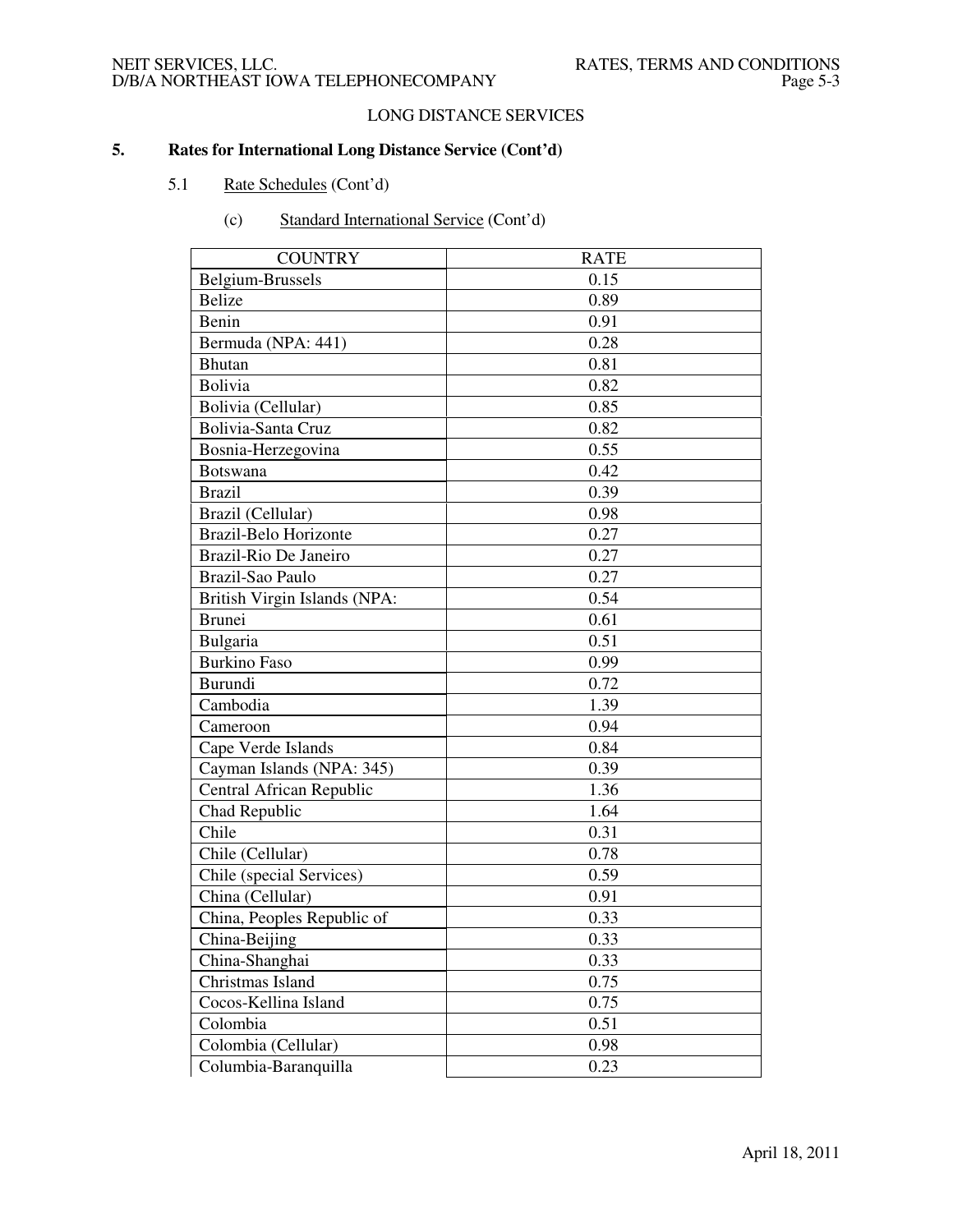# LONG DISTANCE SERVICES

- 5.1 Rate Schedules (Cont'd)
	- (c) Standard International Service (Cont'd)

| <b>COUNTRY</b>                    | <b>RATE</b> |
|-----------------------------------|-------------|
| Columbia-Bogota                   | 0.23        |
| Columbia-Cali                     | 0.25        |
| Columbia-Medellin                 | 0.25        |
| Comoros                           | 0.93        |
| Congo Republic                    | 1.08        |
| Cook Islands                      | 1.53        |
| Costa Rica                        | 0.29        |
| Costa Rica (Cellular)             | 0.90        |
| Croatia                           | 0.45        |
| Cuba                              | 1.55        |
| Cyprus                            | 0.50        |
| Cyprus (Cellular)                 | 0.90        |
| Czech Republic                    | 0.37        |
| Czech Republic (Cellular)         | 0.85        |
| Denmark                           | 0.17        |
| Denmark (Cellular)                | 0.77        |
| Diego Garcia                      | 1.64        |
| Diibouti Republic                 | 1.18        |
| Dominica (NPI: 767)               | 0.75        |
| Dominican Republic                | 0.31        |
| Ecuador                           | 0.59        |
| Ecuador (Cellular)                | 0.91        |
| Ecuador-Guayaquil                 | 0.59        |
| Ecuador-Quito                     | 0.59        |
| Egypt                             | 0.88        |
| Egypt(Cellular)                   | 1.17        |
| Egypt-Cairo                       | 0.88        |
| El Salvador                       | 0.52        |
| El Salvador (Cellular)            | 1.26        |
| <b>Equatorial Guinea Republic</b> | 1.23        |
| Eritrea                           | 1.71        |
| Estonia                           | 0.41        |
| Estonia (Cellular)                | 0.65        |
| Ethiopia                          | 1.42        |
| Faeroe Islands                    | 0.47        |
| Falkland Islands                  | 0.98        |
| Fiji Islands                      | 1.08        |
| Finland                           | 0.20        |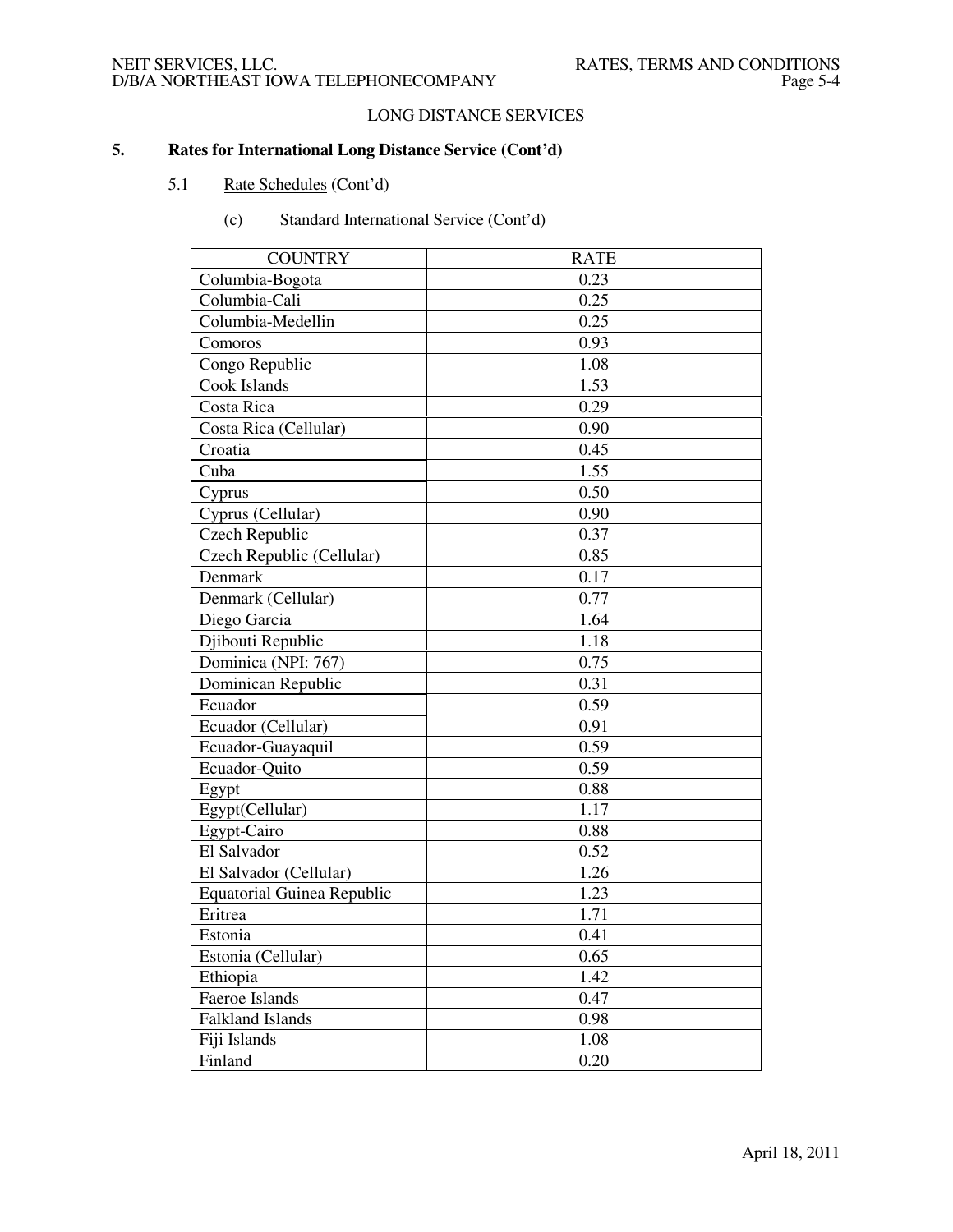# LONG DISTANCE SERVICES

- 5.1 Rate Schedules (Cont'd)
	- (c) Standard International Service (Cont'd)

| <b>COUNTRY</b>               | <b>RATE</b> |
|------------------------------|-------------|
| Finland (Cellular)           | 0.74        |
| Finland-Helsinki             | 0.20        |
| France                       | 0.15        |
| France (Cellular)            | 0.78        |
| France-Paris                 | 0.15        |
| French Antilles/Martinque    | 0.55        |
| French Guiana                | 0.62        |
| French Polynesia             | 0.78        |
| Gabon Republic               | 0.92        |
| Gambia                       | 0.85        |
| Georgia                      | 0.72        |
| Germany                      | 0.15        |
| Germany (cellular)           | 0.78        |
| Germany-Berlin               | 0.15        |
| Ghana                        | 0.66        |
| Ghana - Accra                | 0.34        |
| Gibraltar                    | 0.41        |
| Gilbert Island               | 1.04        |
| Greece                       | 0.42        |
| Greece - Athens              | 0.42        |
| Greece (cellular)            | 0.91        |
| Greenland                    | 0.62        |
| Grenada (NPA: 473)           | 0.78        |
| Guadeloupe                   | 0.64        |
| Guantanamo Bay               | 1.69        |
| Guatemala                    | 0.51        |
| Guatemala (Cellular)         | 0.86        |
| Guinea                       | 0.80        |
| Guinea Bissau                | 1.07        |
| Guyana                       | 1.36        |
| Haiti                        | 0.89        |
| Haiti (Cellular)             | 1.17        |
| Honduras                     | 0.88        |
| Hong Kong                    | 0.16        |
| Hong Kong (Cellular)         | 0.91        |
| Hong Kong (Special Services) | 0.59        |
| Hungary                      | 0.38        |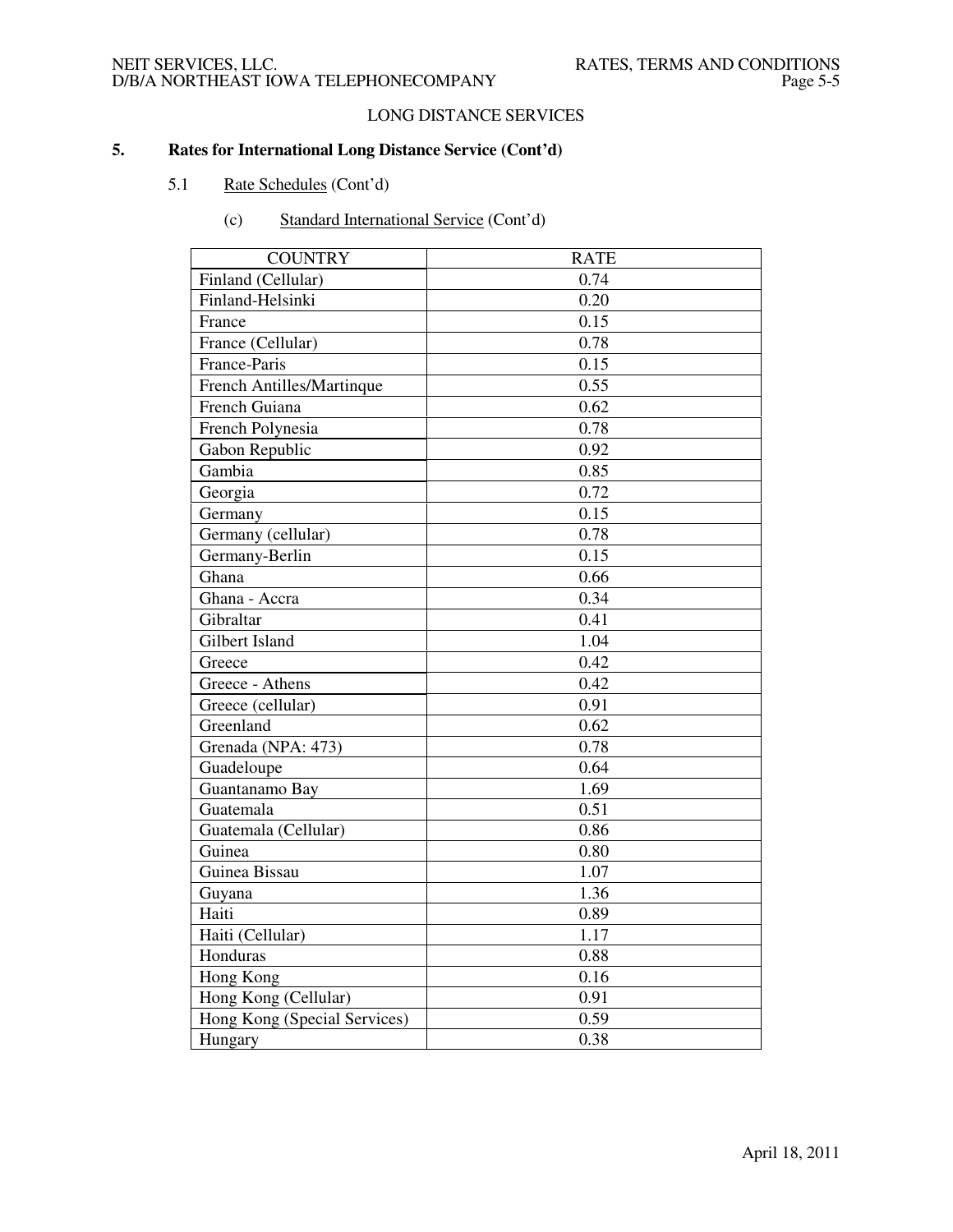# LONG DISTANCE SERVICES

# **5. Rates for International Long Distance Service (Cont'd)**

# 5.1 Rate Schedules (Cont'd)

| <b>COUNTRY</b>       | <b>RATE</b> |
|----------------------|-------------|
| Hungary (Cellular)   | 0.34        |
| Iceland              | 0.32        |
| Iceland (Cellular)   | 0.87        |
| India                | 0.95        |
| India (Cellular)     | 1.30        |
| India -Banglalore    | 0.95        |
| India-Bombay         | 0.95        |
| India-Calcutta       | 0.95        |
| India-Hyderabad      | 0.95        |
| India-Madras         | 0.95        |
| India-New Delhi      | 0.95        |
| India-Prune          | 0.95        |
| Indonesia            | 0.52        |
| Indonesia (Cellular) | 0.26        |
| Indonesia-Jakarta    | 0.26        |
| Iran                 | 1.15        |
| Iraq                 | 2.59        |
| Ireland              | 0.20        |
| Ireland (Cellular)   | 0.65        |
| Ireland-Dublin       | 0.20        |
| Israel               | 0.25        |
| Israel (Cellular)    | 0.78        |
| Italy                | 0.22        |
| Italy (cellular)     | 0.78        |
| <b>Ivory Coast</b>   | 1.04        |
| Jamaica (NPA: 876)   | 0.86        |
| Japan                | 0.19        |
| Japan (cellular)     | 0.78        |
| Japan-Nagoya         | 0.20        |
| Japan-Osaka          | 0.18        |
| Japan-Tokyo          | 0.18        |
| Japan-Yokohama       | 0.19        |
| Japan-Yokohama       | 0.19        |
| Japan-Yokohama       | 0.19        |
| Jordan               | 0.99        |
| Jordan - Amman       | 0.39        |
| Kazakhstan           | 0.72        |
| Kenya                | 0.90        |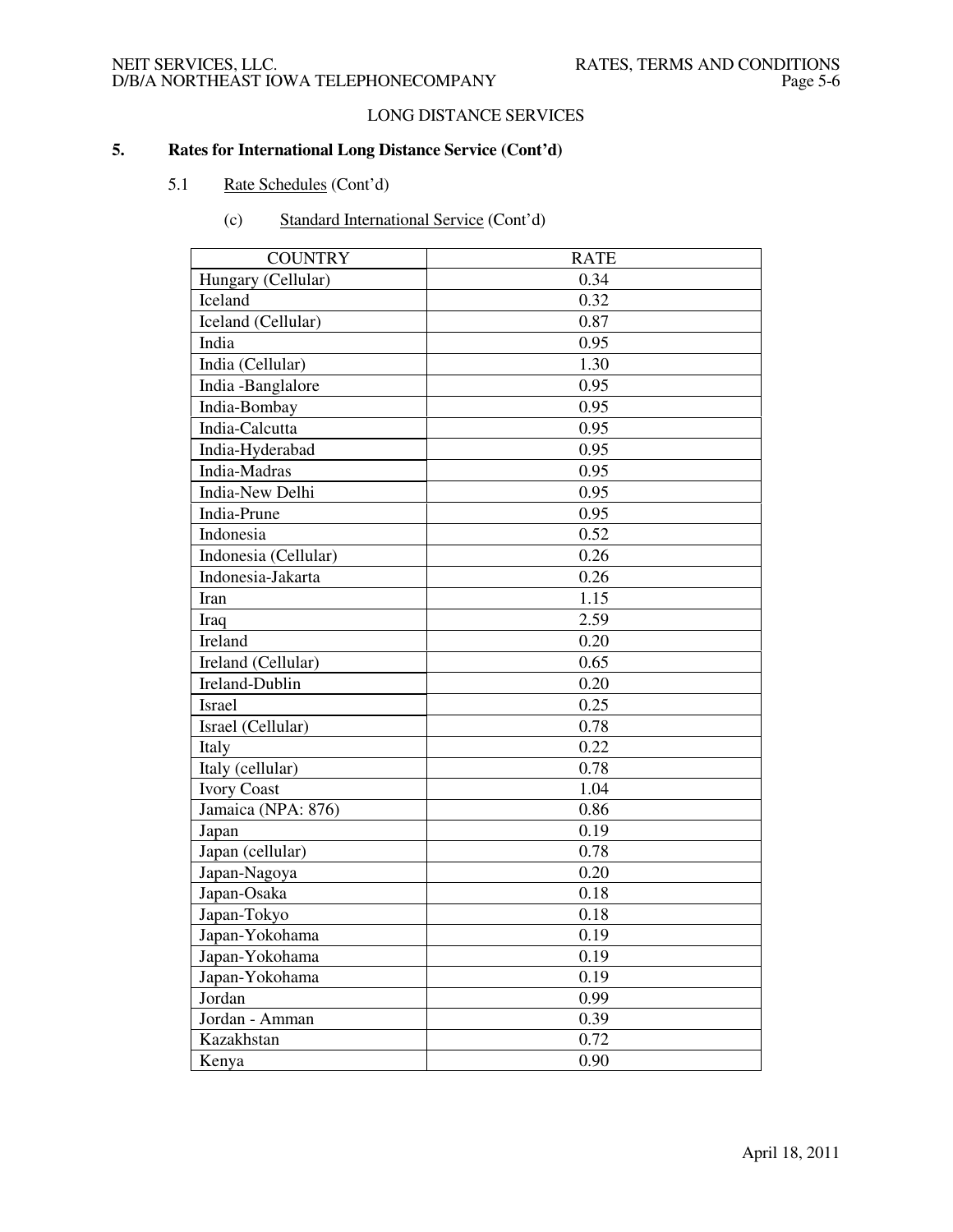# LONG DISTANCE SERVICES

# **5. Rates for International Long Distance Service (Cont'd)**

# 5.1 Rate Schedules (Cont'd)

| <b>COUNTRY</b>           | <b>RATE</b> |
|--------------------------|-------------|
| Kenya - Nairobi          | 0.39        |
| Kiribati                 | 1.04        |
| Kuwait                   | 0.91        |
| Kuwait (Cellular)        | 1.82        |
| Kyrgyzstan               | 0.77        |
| Latvia                   | 0.44        |
| Latvia (Cellular)        | 0.34        |
| Lebanon                  | 0.88        |
| Lebanon (cellular)       | 1.51        |
| Lesotho                  | 0.63        |
| Liberia                  | 0.70        |
| Libya                    | 0.52        |
| Liechtenstein            | 0.18        |
| Lithuania                | 0.58        |
| Loas                     | 1.15        |
| Luxembourg               | 0.21        |
| Luxembourg (Cellular)    | 0.91        |
| Macao                    | 0.45        |
| Macedonia                | 0.64        |
| Madagascar               | 2.33        |
| Madagascar (Cellular)    | 3.89        |
| Malawi                   | 0.64        |
| Malaysia                 | 0.21        |
| Malaysia (Cellular)      | 0.77        |
| Malaysia-Kuala Lumpur    | 0.21        |
| Maldives, Republic of    | 0.99        |
| Mali Republic            | 1.25        |
| Malta Republic           | 0.31        |
| Marshall Islands         | 0.67        |
| Mauritania               | 0.87        |
| Mauritius                | 1.13        |
| Mayotte Island (Comoros) | 0.93        |
| Micronesia               | 1.04        |
| Moldava                  | 0.67        |
| Monaco                   | 0.26        |
| Monaco (Cellular)        | 0.18        |
| Mongolia                 | 1.04        |
| Montserrat (NPA: 664)    | 0.83        |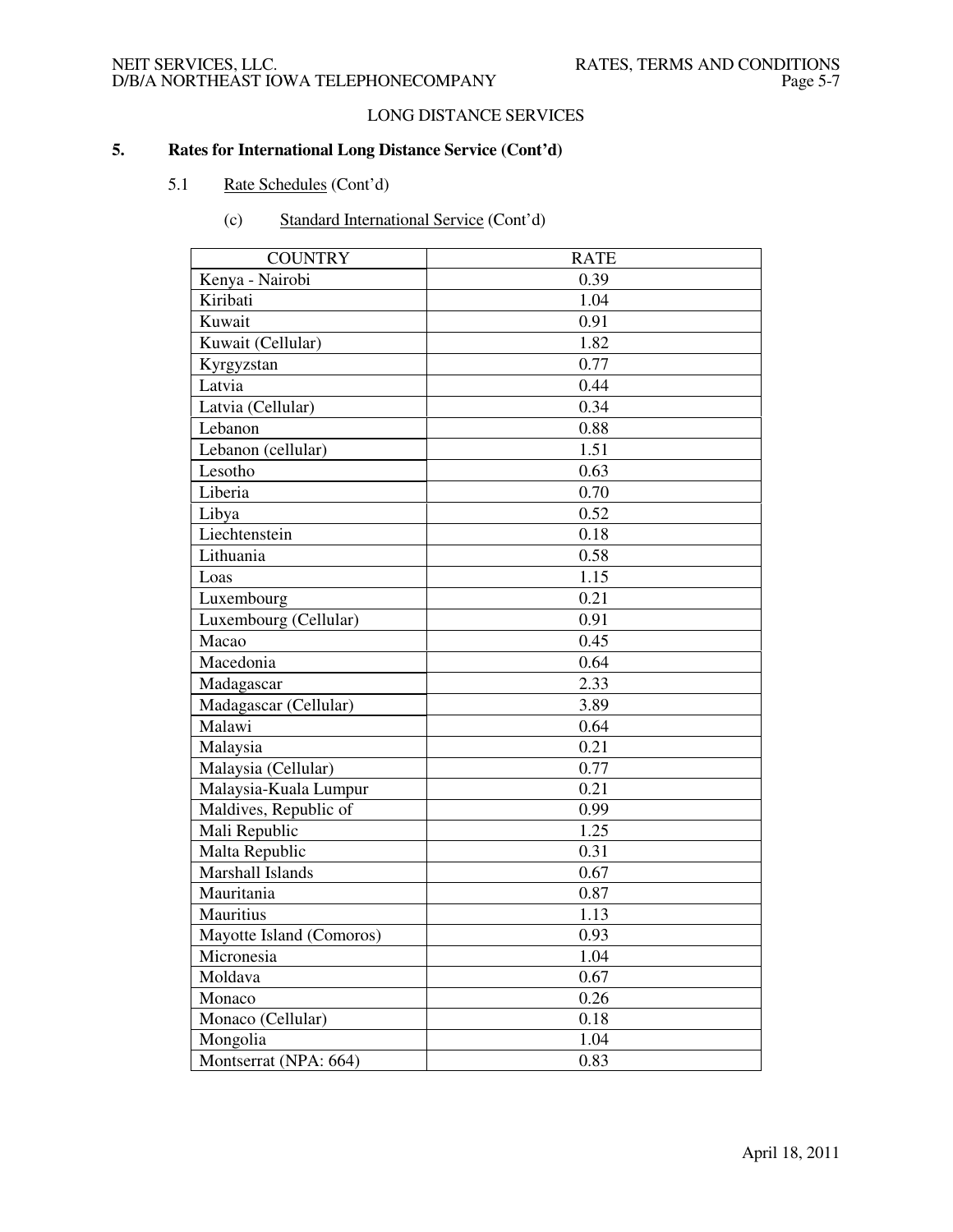# LONG DISTANCE SERVICES

# **5. Rates for International Long Distance Service (Cont'd)**

# 5.1 Rate Schedules (Cont'd)

| <b>COUNTRY</b>                  | <b>RATE</b> |
|---------------------------------|-------------|
| Morocco                         | 0.81        |
| Mozambique                      | 0.59        |
| Myanmar-Burnma                  | 1.30        |
| Nakhodka                        | 1.68        |
| Namibia                         | 0.44        |
| Nauru                           | 1.15        |
| Nepal                           | 1.18        |
| Netherlands                     | 0.13        |
| Netherlands (Cellular)          | 0.78        |
| <b>Netherlands Antilles</b>     | 0.38        |
| Netherlands Antilles (Cellular) | 0.32        |
| Nevis (NPA:869)                 | 0.51        |
| New Caledonia                   | 0.96        |
| New Zealand                     | 0.20        |
| New Zealand - Auckland          | 0.22        |
| New Zealand (Cellular)          | 1.04        |
| Nicaragua                       | 0.72        |
| Nicaragua (Cellular)            | 0.64        |
| Niger Repulic                   | 0.95        |
| Nigeria                         | 0.91        |
| Niue Island (Toniga)            | 2.59        |
| Norfolk Island                  | 1.46        |
| North Korea                     | 1.68        |
| Norway                          | 0.17        |
| Norway (Cellular)               | 0.78        |
| Oman                            | 0.96        |
| Pakistan                        | 1.04        |
| Pakistan - Lahore               | 0.61        |
| Pakistan (Cellular)             | 1.06        |
| Pakistan-Karachi                | 1.06        |
| Palau Republic                  | 0.64        |
| Panama                          | 0.52        |
| Panama (Cellular)               | 0.91        |
| Papua New Guinea                | 0.70        |
| Paraguay                        | 0.65        |
| Peru                            | 0.65        |
| Peru - Lima                     | 0.35        |
| Peru (Cellular)                 | 0.90        |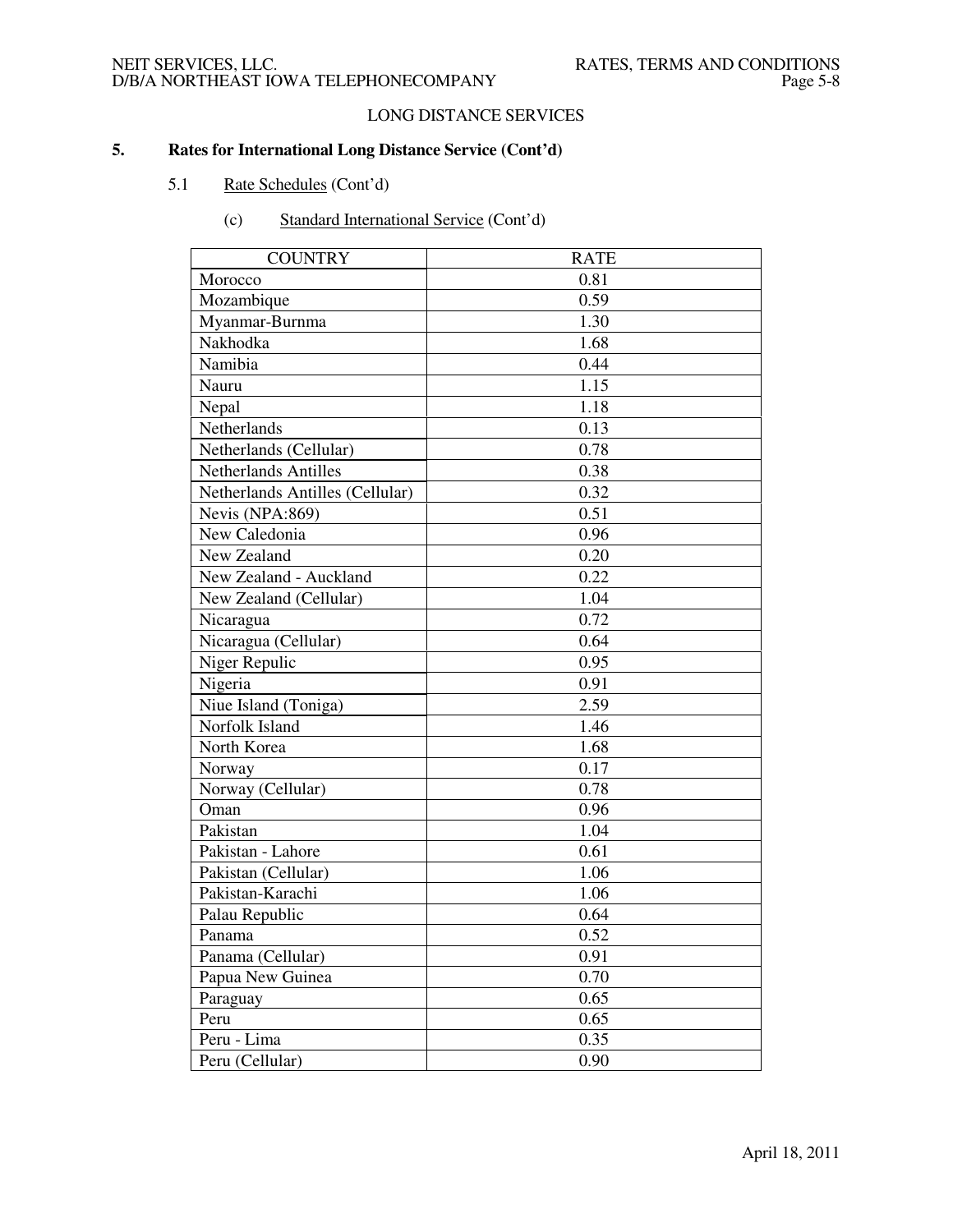# LONG DISTANCE SERVICES

- 5.1 Rate Schedules (Cont'd)
	- (c) Standard International Service (Cont'd)

| <b>COUNTRY</b>              | <b>RATE</b> |
|-----------------------------|-------------|
| Philippines                 | 0.34        |
| Philippines (Cellular)      | 0.91        |
| Philippines-Manila          | 0.34        |
| Poland                      | 0.35        |
| Poland - Warsaw             | 0.35        |
| Poland (Cellular)           | 0.78        |
| Portugal                    | 0.35        |
| Portugal (Cellular)         | 1.04        |
| Qatar                       | 0.78        |
| Qatar (Cellular)            | 0.64        |
| <b>Reunion Island</b>       | 0.81        |
| Romania                     | 0.58        |
| Romania - Bucharest         | 0.58        |
| Russia                      | 0.39        |
| Russia-Moscow               | 0.22        |
| Russia-Overlay              | 0.39        |
| Russia-St. Petersburg       | 0.26        |
| Rwanda                      | 1.12        |
| Sakhalin (former Russia)    | 0.94        |
| San Marino                  | 0.47        |
| Sao Tome                    | 1.17        |
| Saudi Arabia                | 0.84        |
| Senegal                     | 1.11        |
| Senegal (Cellular)          | 1.11        |
| Seychelles Island           | 0.98        |
| Sierra Leone                | 1.00        |
| Sierra Leone (Cellular)     | 1.00        |
| Singapore                   | 0.22        |
| Singapore (Cellular)        | 0.91        |
| Slovakia                    | 0.35        |
| Slovakia - (Cellular)       | 0.35        |
| Slovenia (Cellular)         | 0.85        |
| Slovenia (Slovia)           | 0.36        |
| Solmon Islands              | 1.69        |
| Somalia                     | 2.06        |
| South Africa                | 0.46        |
| South Africa (Cellular)     | 0.91        |
| South Africa - Johannesburg | 0.46        |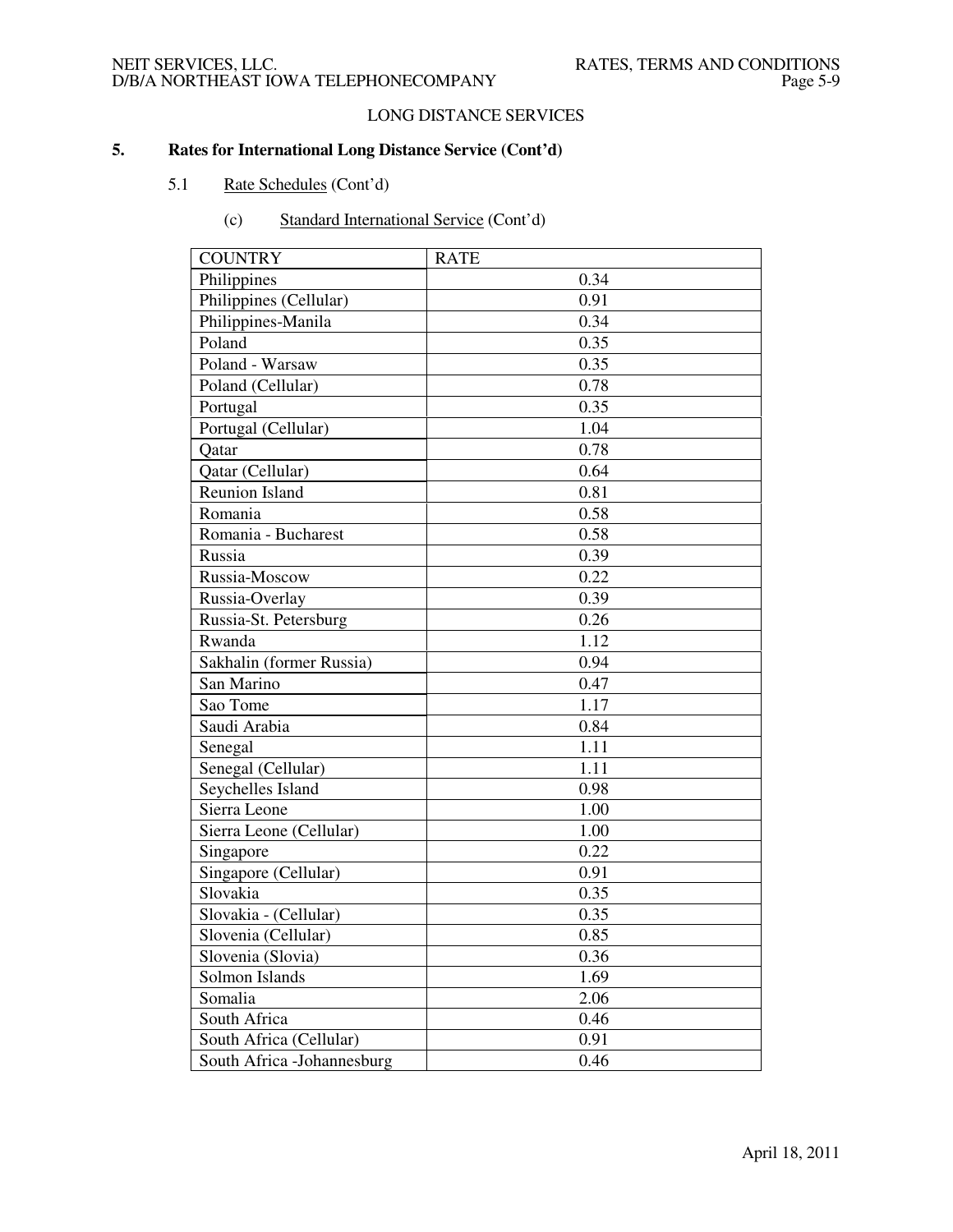# LONG DISTANCE SERVICES

- 5.1 Rate Schedules (Cont'd)
	- (c) Standard International Service (Cont'd)

| <b>COUNTRY</b>               | <b>RATE</b> |
|------------------------------|-------------|
| South Korea                  | 0.22        |
| South Korea (Cellular)       | 0.91        |
| South Korea-Seoul            | 0.22        |
| Spain                        | 0.22        |
| Spain - Barcelona            | 0.22        |
| Spain - Canary Island        | 0.65        |
| Spain - Madrid               | 0.22        |
| Spain (Cellular)             | 0.65        |
| Sri Lanka                    | 1.03        |
| ST. Helena                   | 1.02        |
| ST. Kitts (NPA: 869)         | 0.51        |
| ST. Lucia (NPA: 758)         | 0.69        |
| ST. Pierre & Miquelon        | 0.38        |
| ST. Vincent-Grenadines       | 0.74        |
| Sudan                        | 1.03        |
| Suriname                     | 1.16        |
| Swaziland                    | 0.42        |
| Sweden                       | 0.17        |
| Sweden (Cellular)            | 0.91        |
| Sweden -Stockholm            | 0.17        |
| Switzerland                  | 0.15        |
| Switzerland (Cellular)       | 0.64        |
| Syria                        | 0.98        |
| Taiwan                       | 0.21        |
| Taiwan (Cellular)            | 0.78        |
| Taiwan-Taipei                | 0.21        |
| Tajikistan                   | 0.61        |
| Tanzania                     | 0.73        |
| Thailand                     | 0.44        |
| Thailand-Bangkok             | 0.44        |
| Togo Republic                | 1.17        |
| Tonga Islands                | 1.17        |
| Trinidad & Tobago (NPA: 868) | 0.52        |
| Tunisia                      | 0.62        |
| Turkey                       | 0.58        |
| Turkey - Ankara              | 0.58        |
| Turkey (Cellular)            | 0.74        |
| Turkey-Istanbul              | 0.58        |